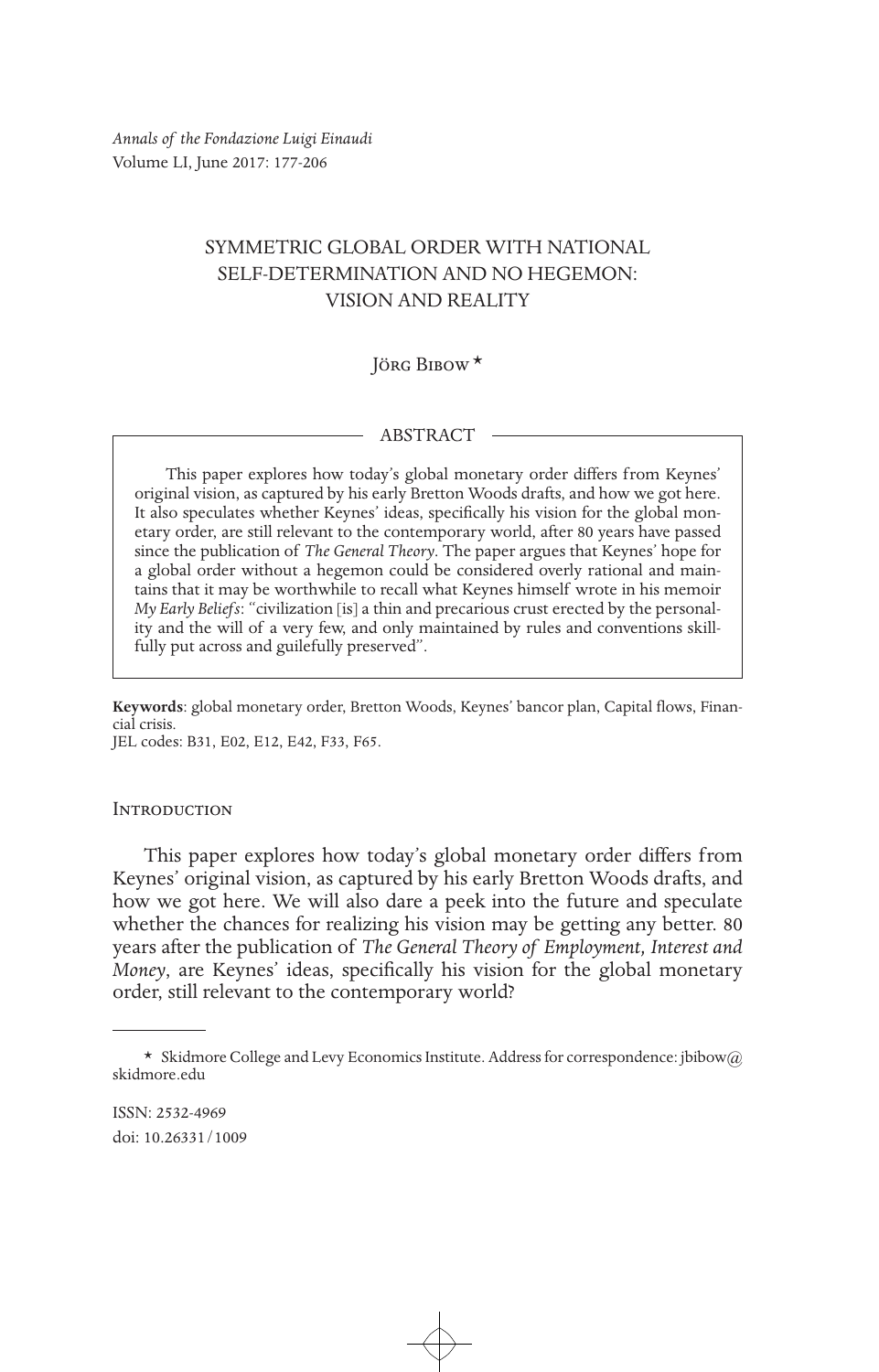The classical gold standard and the global monetary disorder of the 1920s and '30s provided the background to Keynes' thinking about monetary matters. He took the gold standard as an institutional given up to and including his *Treatise on Money* and the deliberations of the Macmillan Committee. Britain's departure from gold in September 1931 and his theoretical breakthroughs in the *General Theory* then gave a liberating impetus to his thoughts on the global monetary order. Taking our theoretical cue from Keynes of the *General Theory*, we will explore the evolution of global monetary relations since the Bretton Woods order that Keynes helped to establish.

We find that the history of the global monetary order seems to rhyme: there appears to be a cycle featuring periods of relative order or disorder. The global financial crisis (GFC) of 2008/9 appears to have ended what may be described as a neoliberal order of U.S. dollar supremacy and globalized finance. The current state of disorder appears to somewhat resemble the interwar period, when Britain was no longer able to lead, but the U.S. not yet ready or willing to take over leadership either; while the global instabilities of the 1970s also come to mind. A lack of global leadership, a vacuum of power and lack of order and balance, poses its own challenges. This may or may not raise the chances of eventually realizing Keynes' vision of a symmetric global order with national self-determination and no hegemon.

Section 1 summarizes the essence of the theoretical breakthroughs of the *General Theory* and outlines some implications for economic policy while section 2 then zooms in on Keynes' concrete vision for the international monetary order. Section 3 revisits the actual post-war international monetary order that lasted until the early 1970s. Section 4 covers the neoliberal era, the period from the early 1980s until the GFC of 2008/9, which saw the re-emergence of U.S. dollar hegemony. The post-crisis global disorder prevailing today is the subject of section 5. Section 6 concludes.

### 1. The General Theory in Essence

Keynes' attack on "[neo-]classical economics" may be succinctly summarized as follows: of the two key market adjustment mechanisms in neoclassical thought the first, wage-price flexibility, supposedly ensuring "automatic" labor market adjustment, is highly risky and unreliable, while the second, the supposed interest rate mechanism transforming saving into investment in the capital market, does not even exist. According to Keynes, in monetary production economies neither the labor market nor the capital market work in the ways suggested by neoclassical economics. For one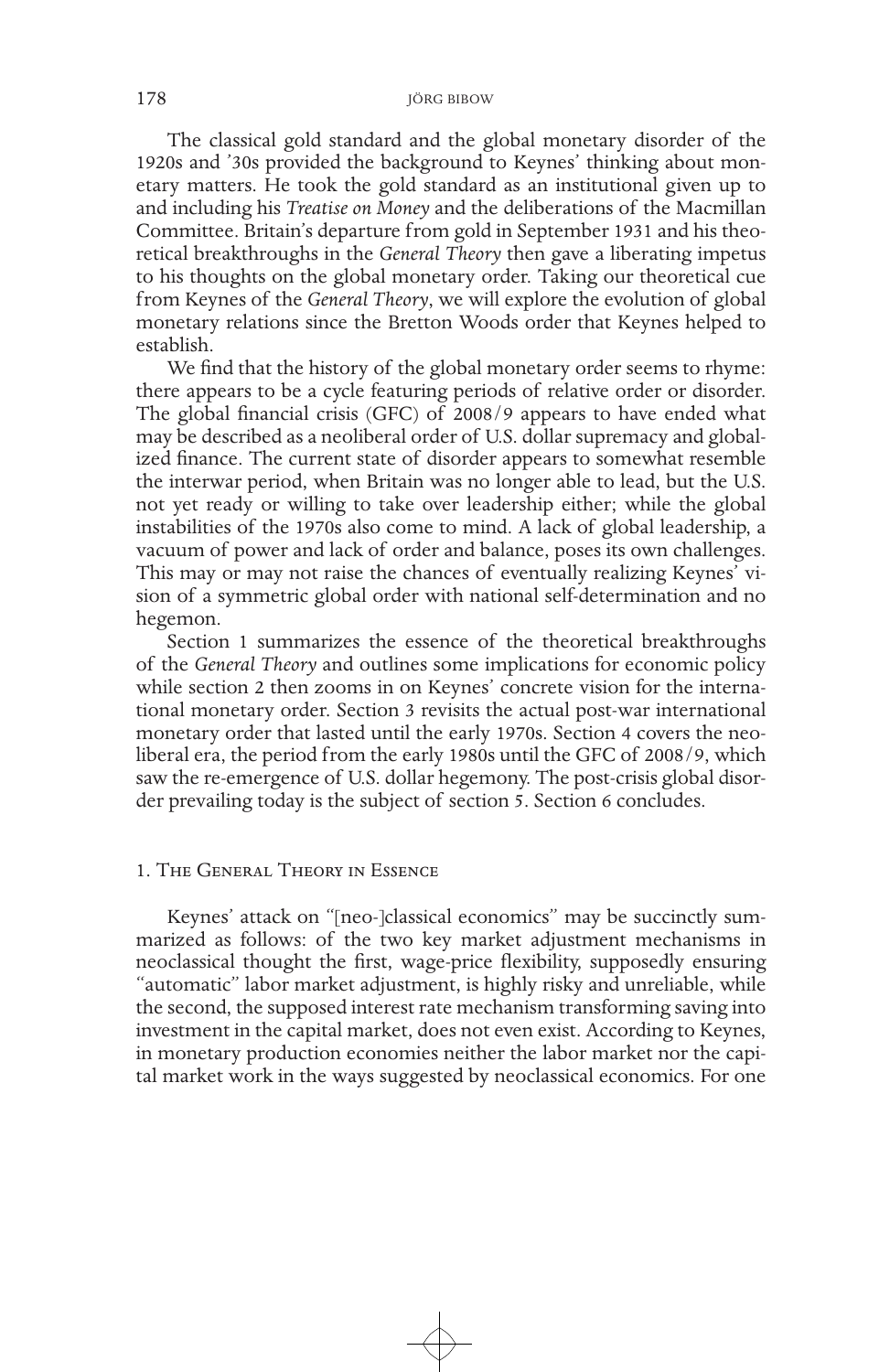thing, the neoclassical microeconomic analysis of the labor market – focusing on substitution – does not extend to the macro economy; a fallacy of composition is involved. For another, the neoclassical capital market is purely imaginary and loanable funds theory simply flawed; confusing money and saving (Bibow 2009).

According to Keynes' analysis in *The General Theory*, falling money wages are unlikely to yield higher employment other than through boosting external competitiveness – a route of adjustment that is unavailable to the world economy, any other closed economy, and any economy or region that is large enough to be primarily driven by domestic demand. The strategy of general wage deflation runs the risk of suffocating domestic demand, a risk that arises from: the likely redistributional effects of general wage cuts as harming labor incomes and undermining consumption, the likely uncertainty created by price level instability as undermining investment, and the likely vulnerabilities created in the banking system and among debtors in general as undermining the economy's financial structure.

Regarding interest rate theory, Keynes argues that a rise in thrift does not – at least not directly and immediately – lower interest rates and boost investment, but simply depresses aggregate demand. Interest rates are not uniquely determined by the "real forces of productivity and thrift", but instead *somehow* established in financial markets, weighing the liquidity, risk (or uncertainty) and return attributes of financial instruments and thereby setting the financial conditions that the [monetary production] economy has to adjust to.

In principle, interest rates can be subjected to deliberate control by the national monetary authorities – unless prevented or hindered by international constraints, that is. Alas, even if not so hindered, the monetary authorities may still fail to steer interest rates in line with domestic requirements, perhaps because they are misled by ill-grounded beliefs in some neoclassical interest rate market automatism.

Keynes' theoretical breakthroughs in the *General Theory* have a number of crucial implications for domestic economic policymaking. First, stability not flexibility of national wage-price *levels* is key to economic stability and the effectiveness of domestic macroeconomic policymaking. Second, the monetary authorities (of any larger economy) need sufficient policy space to establish interest rates that are in line with local – rather than global – economic conditions and requirements, i.e. financial conditions need to be aligned with the locally prevailing strength of domestic demand. Third, as monetary policy is not all-powerful, deliberate fiscal policy too needs to be part of (domestic) demand management. Forth, as the global economy is a closed economy any reliance on net exports (mercantilism) on the part of certain national economies has to be consensual and well-aligned with lo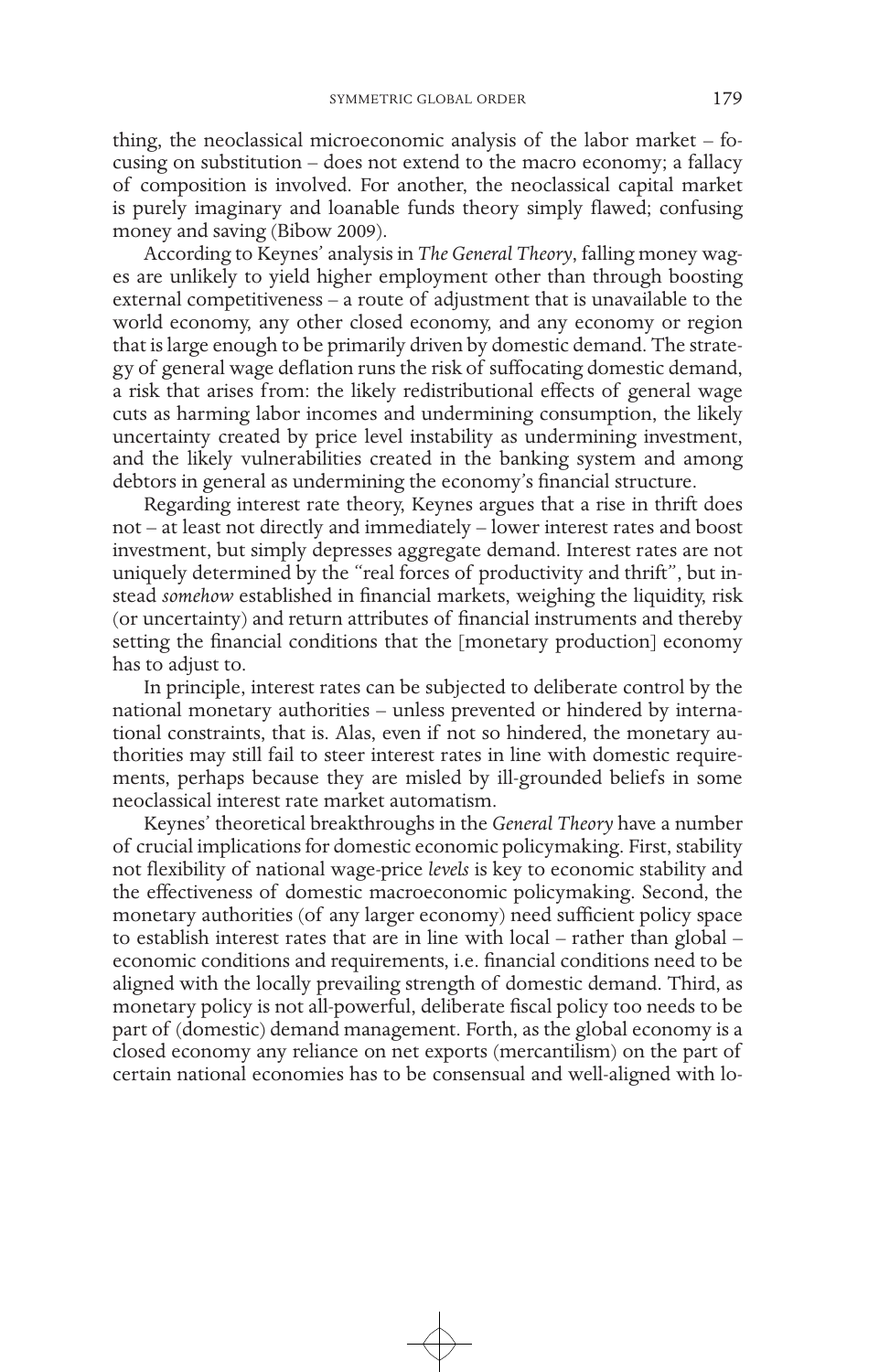cal demand conditions elsewhere – or will likely lead to conflict and global instability.

Additionally, Keynes' theoretical breakthroughs in the *General Theory* and the guidelines for domestic economic policymaking implied therein also have complementary propositions for the requirements of a sound international monetary order. In essence, for the global monetary order to foster global growth and avoid international conflict, countries should be disabled to pursue mercantilist strategies but enabled to systematically attain domestic demand-led growth through deliberate management of their economies. Balance and stability in international relations presupposes sufficient national policy space and adequate incentives to use it; as well as disincentives to freeloading on external forces instead.

If each country had sufficient policy space and the incentive to deliberately manage domestic demand, while facing disincentives to opt for the mercantilist alternative, a tendency for simultaneity in expansion could be assured, as emphasized in the *General Theory*. National policies pursued by each country that target "an optimum level of domestic employment [are] twice blessed in the sense that [they help each country concerned and their] neighbors at the same time. And it is the simultaneous pursuit of these policies by all countries together which is capable of restoring economic health and strength internationally, whether we measure it by the level of domestic employment or by the volume of international trade" (Keynes 1936, JMK 7:349).

Earlier in the *Treatise on Money* Keynes had identified the following "*dilemma* of an international monetary system [namely:] to preserve the advantages of the stability of the local currencies of the various members of the system in terms of the international standard, and to preserve at the same time an adequate local autonomy for each member over its domestic rate of interest and its volume of foreign lending" (Keynes 1930a, JMK 6: 271-272).

In order to create and protect sufficient national policy space shortterm capital flows need to be checked and controlled, and even long-term capital flows be managed to ensure that they are stabilizing and supportive of global growth and development.

In general, exchange rates can then be kept stable by way of cooperation but, as a safety valve, they need to be adjustable. In principle, exchange rates should adjust in line with national (productivity-adjusted) wage-price level trends to maintain balanced competitiveness positions and prevent free-riding and any buildup of unsustainable imbalances.

In case external imbalances do arise, exchange rate adjustments and other policy adjustments should follow rules and any adjustment pressures be symmetric, requiring both surplus and deficit countries to adjust. Put-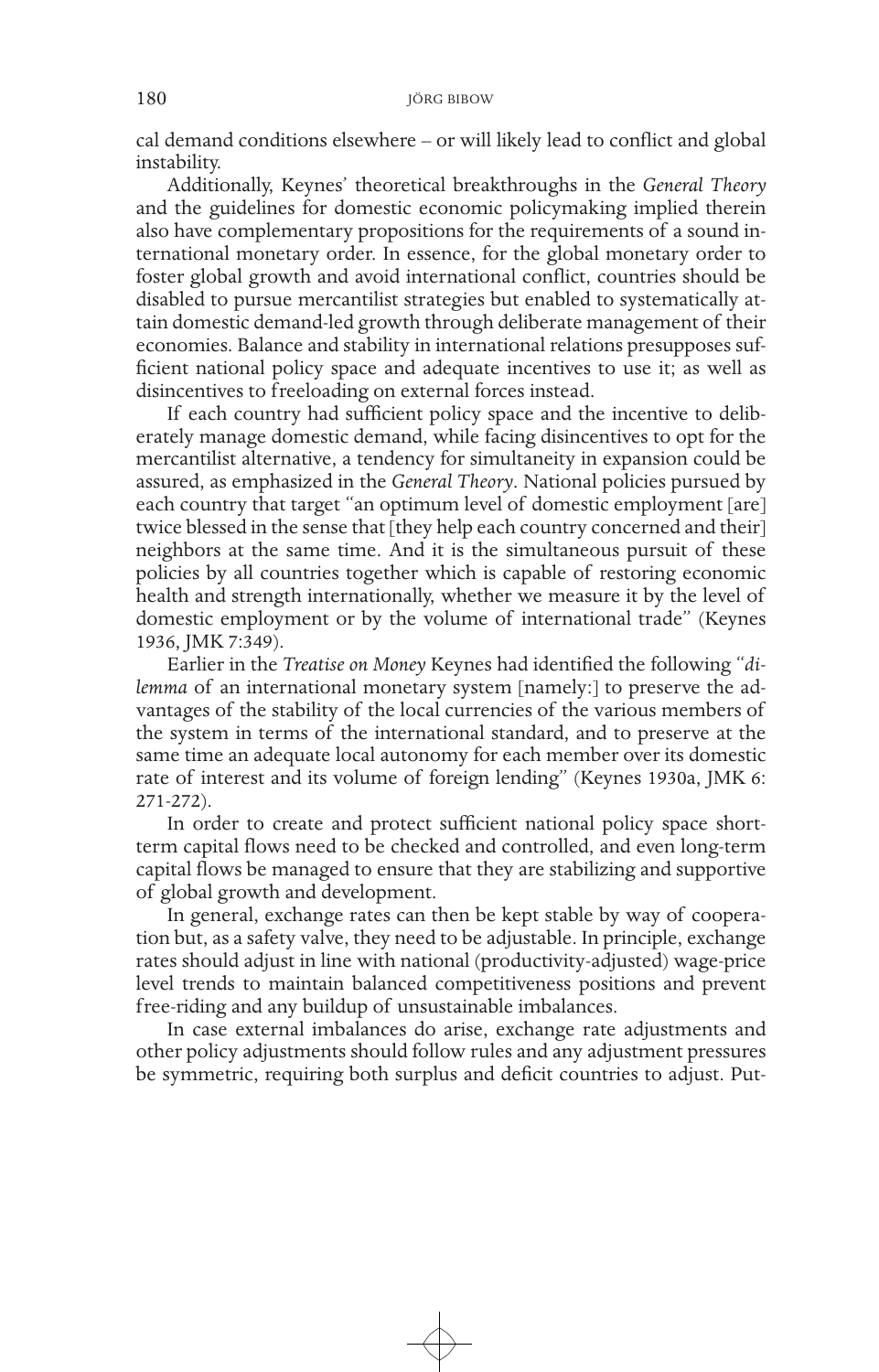ting asymmetric adjustment pressures on deficit countries alone is prone to impart a deflationary bias into the system. Similarly, if countries had the option for competitive devaluation.

# 2. Keynes' Vision: "Bretton Woods 0" That Never Was

Keynes' original proposals for the post-war global monetary order were informed by his theoretical breakthroughs of the *General Theory* while also distilling his studies and criticisms of earlier monetary arrangements, essentially the gold standard. As a solution to the "dilemma" Keynes identified in his *Treatise on Money*, countries are meant to be in a position to apply the "central controls", i.e. macroeconomic policies designed to manage domestic demand, while operating within a global order of stable but adjustable exchanges rates. His envisioned global monetary order foresees symmetry and absence of any national hegemon (Bibow 2009).

In Keynes' proposed global monetary order neither gold nor any national currency, but a new international currency unit – in his third draft named: "bancor" – would provide the principal unit of account and focal point of the exchange rate system. Issued in the form of (overdraft) bank money by the "clearing union/bank", acting as the supranational central bank envisioned in the *Treatise on Money*, the bancor currency would also be the main form of international liquidity. Importantly, bancor was to be defined in terms of, but not convertible into, ("completely dethroned") gold.

In contrast to the world's stock of gold, growing randomly but inelastic in supply at times of emergency, bancor liquidity was perfectly elastic and ultimately under deliberate international control. While powerful national central banks could deviate from the (unwritten) "rules of the (gold standard) game" in the old days, there would be one set of written rules applying equally to all countries, in Keynes' envisioned bancor scheme.

National currencies have fixed parities in terms of bancor and member countries are equipped with quotas for bancor overdraft loans, unconditional up to certain thresholds. In case of imbalances adjustment pressures arise equally for both surplus and deficit countries as both would be paying interest on their credit or debit bancor balances, respectively.<sup>1</sup> Once their bancor clearing balances exceed certain thresholds in terms of their defined quotas, both surplus and deficit countries would become subject to quasiautomatic parity changes and/or internal policy adjustments.

<sup>1</sup> Keynes' first and second drafts even foresaw that creditor balances in excess of the quota would be "transferred to the Reserve Fund of the Clearing Bank", i.e. 100 percent confiscated.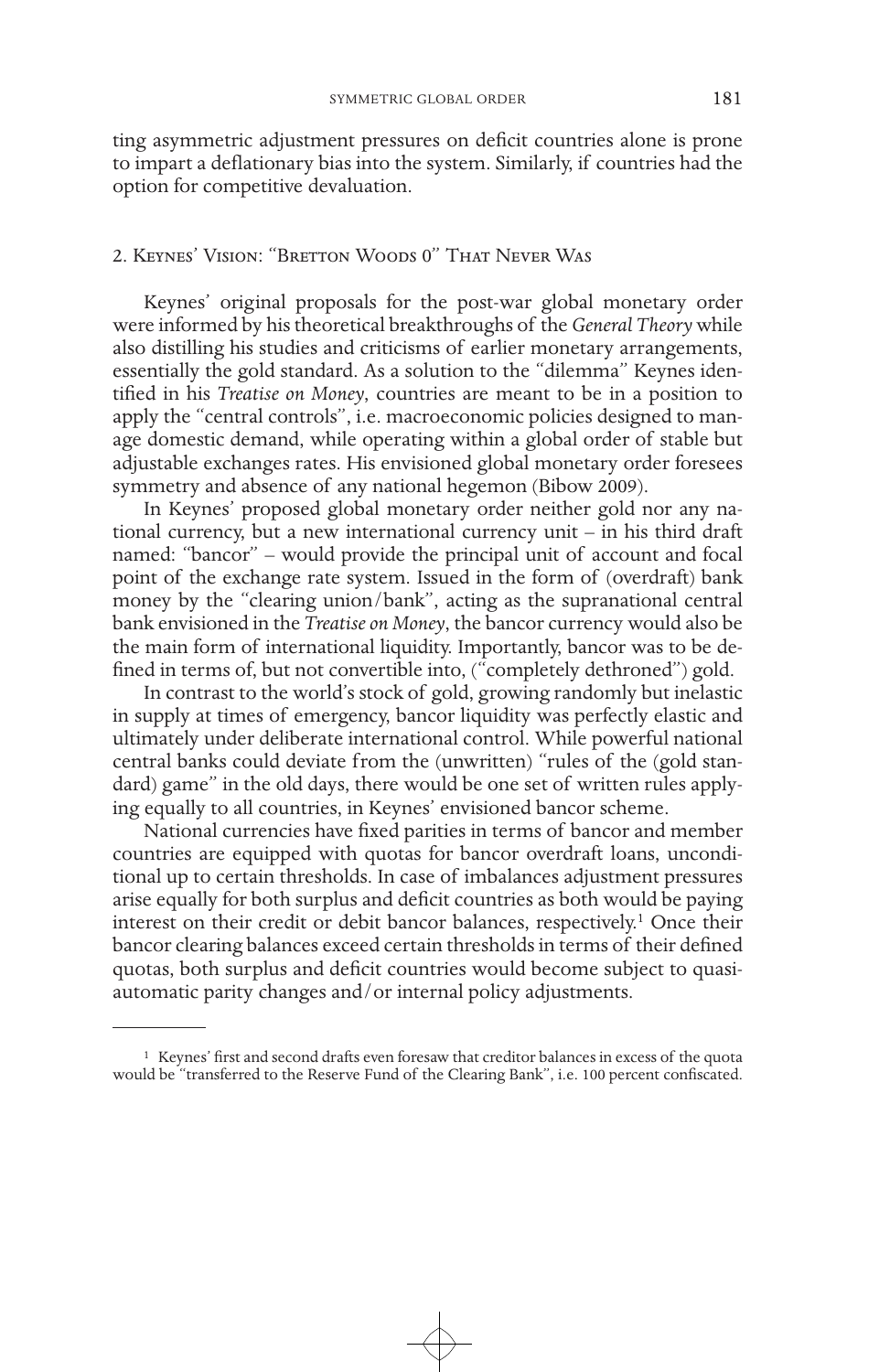The actual degree of stability of exchange rates would thus largely depend on whether all members are equally successful at achieving optimum employment together with price stability. In other words, it would depend to a large degree on the relative success of nations in maintaining wage discipline and controlling inflation in fully employed economies; considered a political problem by Keynes.<sup>2</sup> In any case, Keynes (1943, JMK 26:33) was optimistic that "if the initial exchange rates are fixed correctly, [divergences in national unit labor cost trends were] likely to be the only important disequilibrium for which a change in exchange rates is the appropriate remedy". Should significant and persistent divergences in national unit labor cost trends arise, the conceived system of pegged but adjustable exchange rates would operate more like a crawling peg (as considered by Keynes both in the context of his Genoa conference proposal of 1922 and in "The means to prosperity" in 1933 [Keynes 1980 (1933)].

Temporary international payments imbalances are thus automatically smoothed and silently financed by official international bancor overdraft liquidity. Access to bancor liquidity is unconditional and fully automatic within certain limits. Bancor liquidity gets created and destroyed endogenously with temporary trade and payments imbalances. Official bancor liquidity is not subject to competition from either national reserve currencies or private short-term lending.

Keynes praised his "bancor plan" as the "substitution of a credit mechanism in place of hoarding" (Keynes 1942, JMK 25:114). This is important as any widespread urge to increased hoarding of international reserves in the form of gold creates a systemic deflationary force. His bancor plan is designed to overcome this in two ways. First, bancor liquidity is automatically created when the actual need for it arises as a means to bridge temporary trade and payment imbalances. This is the transactions motive for the demand for money at work in the international trade and currency sphere. Second, countries' overdraft credit lines should be sufficiently large to deter reserve holdings in excess of the requirements of trade – looking after the precautionary motive. One may add here that the speculative motive was to be kept in check by means of capital controls on "hot money" flows and rules for quasi-automatic exchange rate adjustment in case of more persistent and unsustainable imbalances. This rules out destabilizing exchange rate movements as driven by "carry trade" strategies.

The workings of Keynes' clearing union would also fundamentally differ from today's realities in other ways. Today, a country with stagnant

<sup>&</sup>lt;sup>2</sup> "The task of keeping efficiency wages reasonably stable (I am sure they will creep up steadily in spite of our best efforts) is a political rather than an economic problem" [Keynes 1980 (1943b): 38].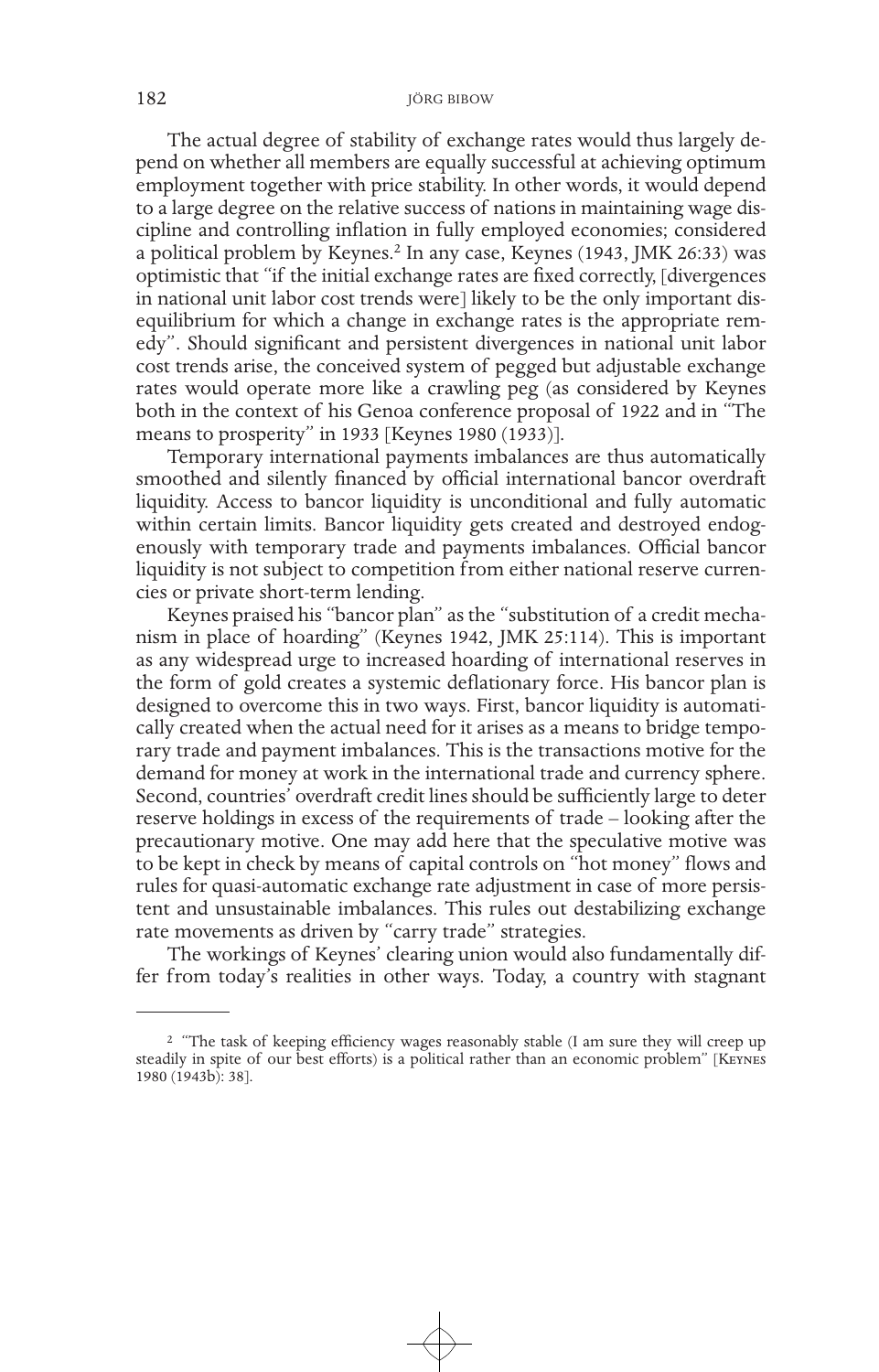domestic demand typically faces currency depreciation, driven by diverging monetary policies (i.e. interest rate differentials), adding force to its reliance on external growth. In fact, there is nothing that deters countries from deliberately pursuing this essentially mercantilist policy. Instead, under Keynes' plan surplus countries are facing disincentives to pursue this route. First, an interest penalty is levied on creditor balances. Second, at some point a surplus country faces currency revaluation if it fails to boost domestic demand, raising the cost of failure through the resulting deflationary shock.

Similar checks arise for a country that tolerates excessive inflationary domestic demand growth. It starts with interest payments on its debtor bancor balances. And it ends with currency devaluation if inflationary domestic demand growth (or excessive wage inflation) is not reined in successfully. Under Keynes' scheme, with each country being granted the policy space that enables it to keep its own house in order, countries overall should tend to be in sync, yielding that simultaneous and balanced expansion in the world economy that was Keynes' aim and concern.

The mainstream view that floating exchange rates would tend to stabilize countries individually and the system as a whole is only valid under rare conditions*.* In particular, any benefits of floating are only mutual if a temporarily rising trade deficit is acting as a relief valve in the overheating country while the temporary rising trade surplus is supporting the recessionary economy's recovery, *with trade imbalances as caused by domestic demand growth differentials balancing out over time*. Yet there is nothing that assures that these conditions are generally met. In actual experience floating exchange rates can be destabilizing, imbalances persist and build up until breaking point is reached. The supposed benefits from all this are anything but mutual.

Apart from exerting symmetric adjustment pressures on both deficit and surplus countries, designed to hold the parts of the system together, prevent divergences and imbalances and any inherent deflationary bias, the international monetary system should also be "capable of deliberate expansion and contraction to offset deflationary and inflationary tendencies in effective world demand" (Keynes 1942g, JMK 25:169). Complementary international institutions could be designed to secure a tendency towards international balance through stabilization of the international investment and credit cycle, commodity price stabilization, and supplemental international support for reconstruction and development.

So ultimately Keynes thought that there was more to it than just creating an order that enabled and encouraged each country to keep its own house in order. There was also a need to create international institutions that would facilitate international cooperation and deliberate management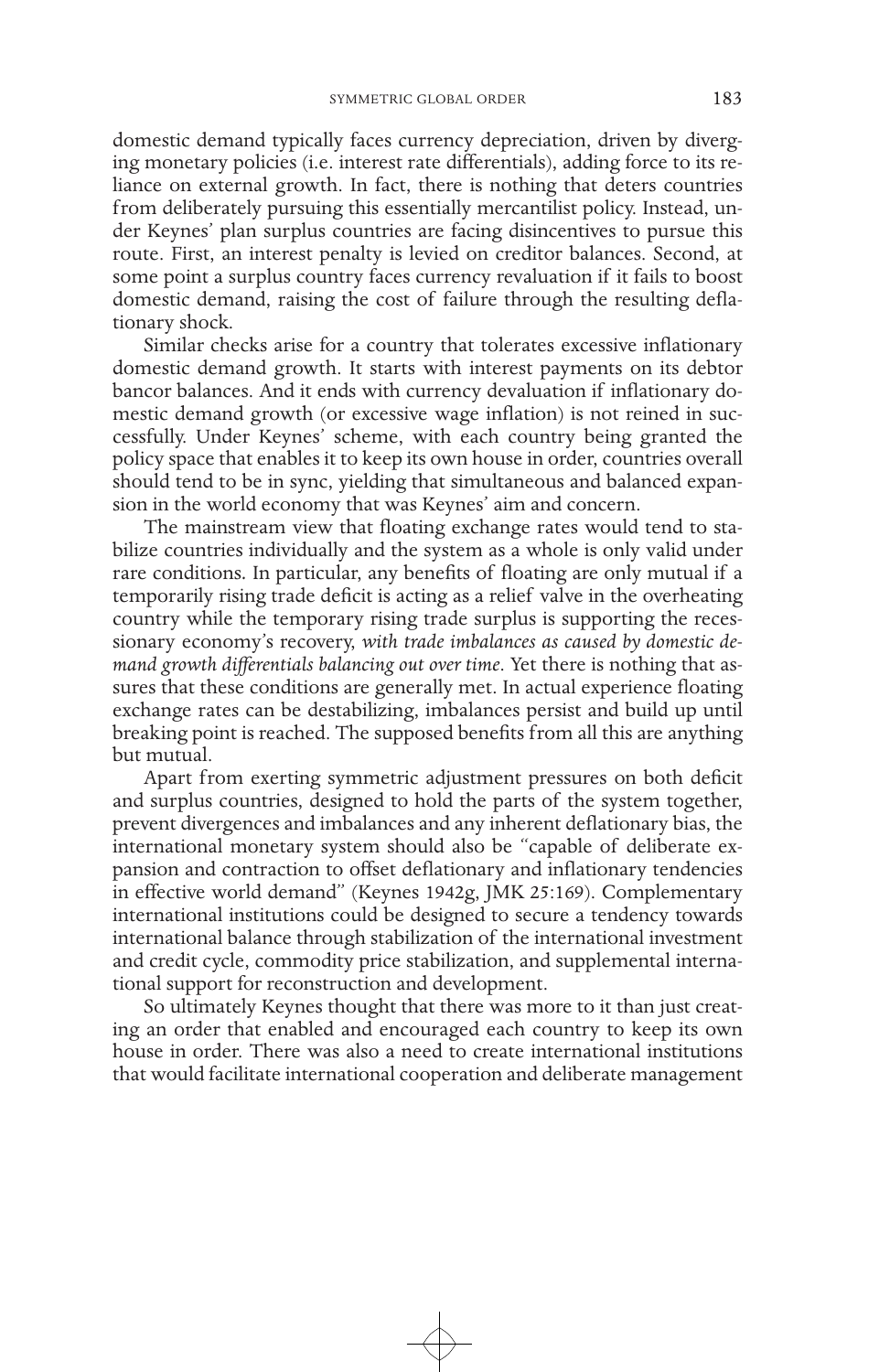of the integrating ("globalizing") global economy. Importantly, in this process, *finance was meant to be primarily national rather than international, that is, largely excluded from globalization* (Keynes 1933b).

# 3. Bretton Woods 1 – and its Eventual Failure

We may now identify some key differences between Keynes' envisioned global monetary order ("BW0") and the order actually agreed at Bretton Woods ("BW1").

The U.S. dollar rather than any neutral international unit of account became the focal point of the Bretton Woods order.<sup>3</sup> Currencies were pegged to the U.S. dollar which, in turn, was convertible into gold at a fixed rate; at least for foreign monetary authorities. This means that the system was hegemonic and asymmetric. At least one national currency, the currency issued by the hegemon, served both national and international functions. And it also means that global liquidity was ultimately controlled by the hegemon, albeit subject to the supposed gold convertibility constraint.

Gold was therefore not quite "completely dethroned" yet. And with the existence of gold convertibility, the Bretton Woods order also retained the old threat of a deflationary bias that had been inherent in the classical gold standard. At least this was the case as soon as the constraint was perceived as becoming binding and thus limiting the hegemon's room for maneuver (Triffin 1961). Some scholars therefore describe the Bretton Woods order as a gold(-dollar) exchange standard rather than a U.S. dollar standard. But de facto the system worked much like a U.S. dollar standard. The supposed gold anchor was finally disposed of by the hegemon when it became too inconvenient; at which time the system was in disarray and about to dissolve anyway (Isard 2005).

With the U.S. dollar rather than bancor serving as international liquidity, there was also no need for an international "clearing bank", as had been foreseen in the Keynes Plan. Instead the International Monetary Fund (IMF) was modeled after the "stabilization fund" concept of the White Plan. It was charged with safeguarding the stability of the international monetary system and equipped with resources paid in by its members to provide conditional loans to countries in trouble. As Keynes had feared, the IMF became part of an apparatus enforcing the interest of its dominant

<sup>&</sup>lt;sup>3</sup> The post-WWII Bretton Woods order made the U.S. dollar's hegemonic status obvious, but the transition from the previous sterling order already began after WWI (EICHENGREEN 2011). Keynes observed in the Tract: "For the past two years the United States has *pretended* to maintain a gold standard. *In fact* it has established a dollar standard" [Keynes 1971 (1923): 197-198].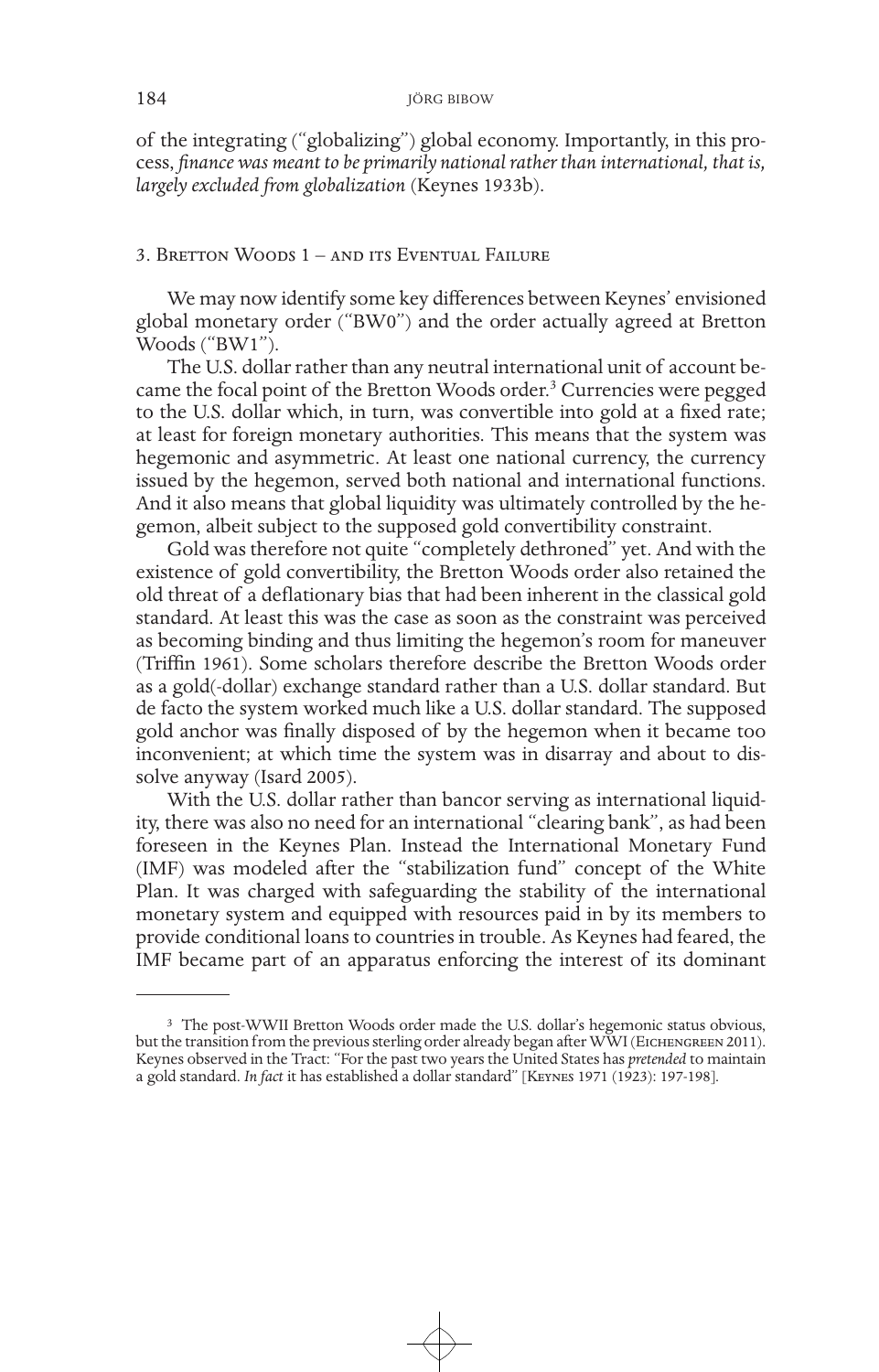members rather than a politically neutral instrument and source of "ruthless truth telling".

Exchange rates proved far more rigid than Keynes would have liked. Both surplus as well as deficit countries resisted parity changes for as long as possible. Low-inflation countries such as West Germany resisted revaluation as a way to boost their competitiveness and generate (net) export-led growth. Countries with somewhat higher inflation rates such as France and Great Britain resisted devaluation for fear that this would amplify domestic inflation trends. In other words, Germany got away with its de facto mercantilist macroeconomic policies while other countries misused the system as a substitute for domestic mechanisms to secure wage discipline and price stability. Both strategies conflict with Keynes' vision of member countries prioritizing the pursuit of domestic goals by domestic policy means while respecting the adjustability of exchange rates as part of a symmetric order designed to maintain international equilibrium. BW1 lacked incentive and enforcement mechanisms to ensure more timely and symmetric adjustment.

The rigidity of exchange rates became also more of a problem and challenge since finance was gradually liberalized and started re-globalizing. In Keynes' clearing union all international payments are channeled through the national central banks and currency markets kept shut down. As currency trading and "hot money" flows reemerged, policy space for national central banks to steer local financial conditions in line with domestic requirements shrunk accordingly. Market optimists would say that market discipline over domestic politics got reestablished. The question is though whether that is really all for the national good – or mainly serving certain interests. The threat is that "financial globalization" might disempower national policymakers and undermine the aspired prioritization of domestic policy goals, leaving economies vulnerable; which might suite foreign creditor interests perfectly well though.

Of the complementary international institutions that Keynes envisioned only some ideas came to fruition. The IMF's role itself focuses on surveillance and emergency lending but does not include instruments to manage global economic activity or the global investment and credit cycle. Similarly, the Bank for International Settlement (BIS) too plays a certain surveillance role of globally active banks and provides a forum for international cooperation among central banks and financial regulators. The commodity buffer stock idea never took hold at all. While the International Bank for Reconstruction and Development (World Bank) was established as the IMF's sister institution in Washington to provide long-term loans to poor countries in support of development and poverty alleviation.

Keynes considered stable currency arrangements and deliberate macro-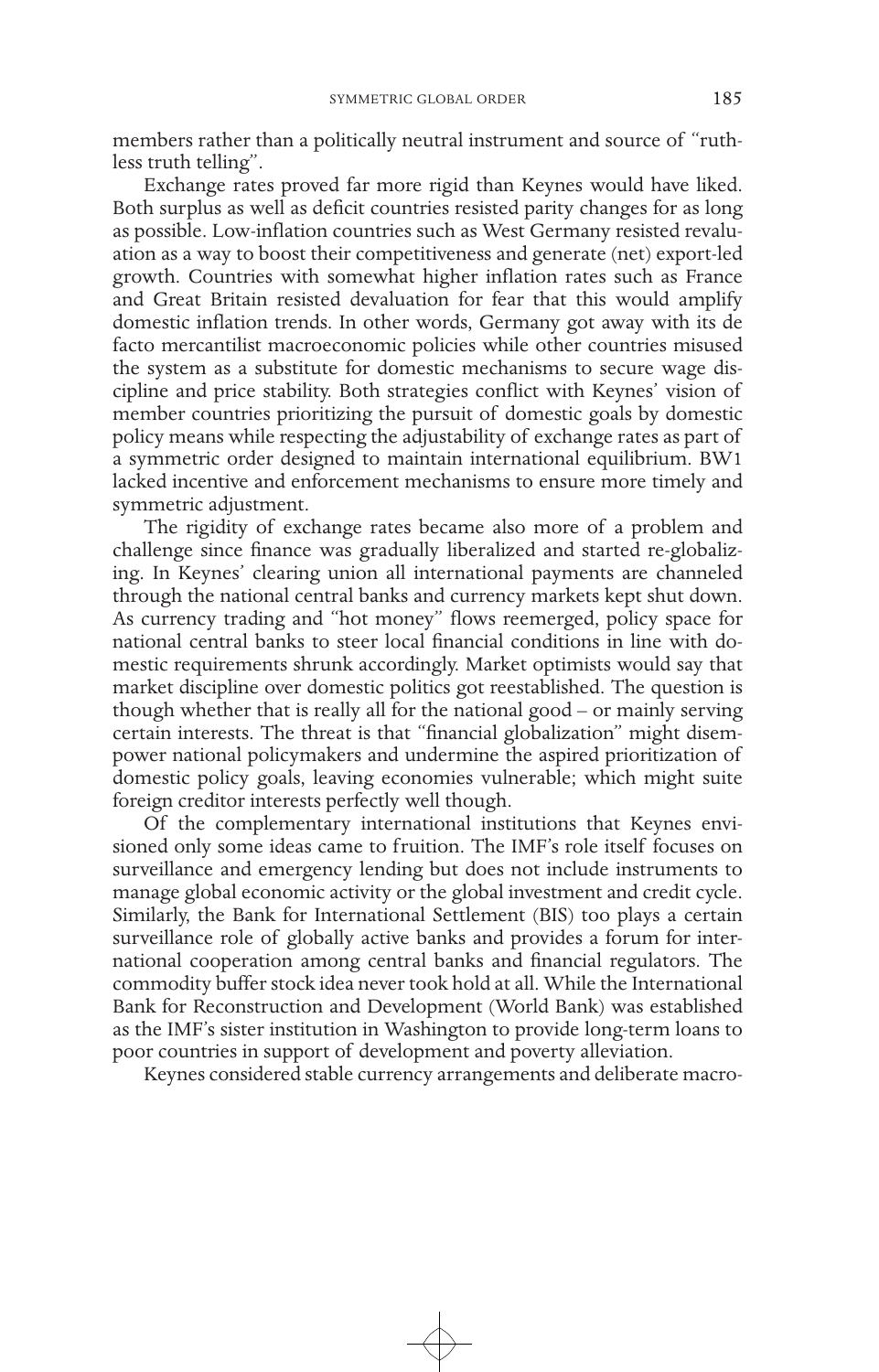economic management as a precondition for, and backbone of, free trade. While the original plan for an International Trade Organization floundered in 1947, the liberalization of international trade progressed in stages and ultimately very far, including the establishment of the World Trade Organization in the mid1990s. In the 1980s, the Washington institutions started peddling the idea that liberalizing and globalizing finance was a win-for-all strategy to promote global prosperity and stability (Fischer 1997, Dornbusch 1998).

All along, the currency hegemon, a position that was not foreseen in Keynes' global monetary order, came to enjoy special privileges and responsibilities. One privilege is greater freedom in prioritizing domestic policy goals than enjoyed in the periphery, another to earn income on the basis of issuing the currency that is also used internationally; in both cases increasingly more so as finance was globalizing. The responsibility is to provide direction and appropriate stimulus to the global economy, if needed, while anchoring global financial conditions and monetary stability. The hegemon's burden of responsibility too is getting bigger with financial globalization.

The starting position at the end of World War II was one of extreme imbalance. Much of the global gold stock was concentrated in the U.S., which ran a large current account surplus position and housed a strong economy undemolished by war; apart from being world leader in terms of technology and productivity as well. Other advanced economies, especially Europe and Japan, were in the doldrums. The developing world was only just beginning to emerge on the global economic and monetary scene. The Soviet Union and China were about to disappear. This global imbalance was an important consideration in Keynes' plans and negotiations concerning the post-war global order.

For the immediate post-war years Keynes foresaw the inescapable need for the U.S. to, in one way or another, provide huge loans to basically the rest of the world. His painstaking negotiations for a bilateral loan to his warwrecked home country were part of this effort (Moggridge 1992, Skidelski 2000). But to overcome the more general and acute challenges arising from the initial global imbalance, he also envisioned a very large magnitude of overdraft bancor liquidity within his own scheme. In the event, the U.S. proved far less generous both regarding the British loan than Keynes had hoped for and the IMF's resources that the U.S. could agree to (which were only about a third of what Keynes considered appropriate global liquidity, especially in the early years).

As it turned out, however, it only took the U.S. a short while longer to appreciate that addressing the problem of the global dollar shortage was both inevitable and in its own best interest. Beyond the initial "Govern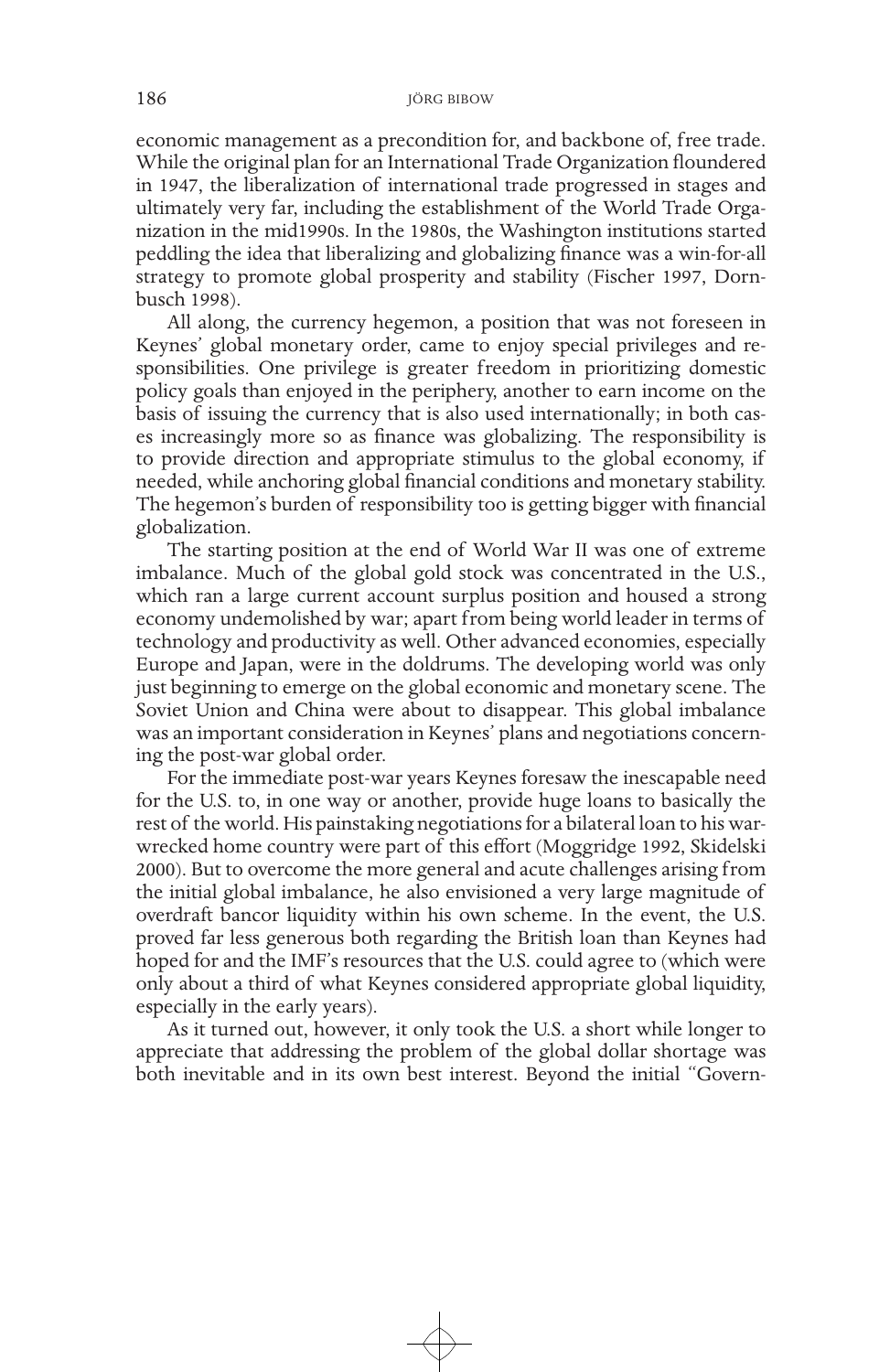ment Aid and Relief in Occupied Areas" program the emerging Cold War and division of Europe convinced the U.S. of the merits of the "Marshall Plan" (and "Dodge Plan" in Japan's case). The U.S. continued to run small trade surpluses until the early 1970s. Apart from aid, the demand for U.S. dollar liquidity was met through acting as "banker to the world": sizeable U.S. FDI outflows provided a continuous source of U.S. dollars, with shortterm monetary liabilities held by foreigners as the matching U.S. capital inflows. In light of the reconstruction boom and catching-up of Western Europe and Japan, the hegemon's responsibility was to provide restraint, acting as currency anchor.

In the late 1960s, while wage pressures were on the rise globally (at varying degrees), the need to provide global restraint increasingly ran into conflict with U.S. domestic ("Great Society") and global ambitions (Vietnam War). The hegemon decided that national policy goals had to take precedence over international responsibilities. The U.S. current account turned into deficit in the early 1970s. Hot money flows added to the plight. Peripheral countries at the receiving end of the "dollar glut" faced the choice of either accumulating dollar reserves or allowing their currencies to appreciate sufficiently.4 As they were unwilling to do either, but converted dollars into gold instead, the U.S. finally cut the dollar lose from its supposed golden straight jacket on 15 August 1971.

A final attempt to maintain stable exchange rates after parity changes ("Smithonian Agreement") proved short-lived. Vast speculative capital inflows finally convinced West Germany and other countries in 1973 to let their currencies float upwards. The Bretton Woods era of pegged but adjustable exchange rates was over. Floating rates became officially acceptable and were widely promoted as a stabilizing mechanism supposedly offering countries national monetary policy autonomy; the "trilemma view".

The breakdown of the Bretton Woods order and arrival of floating exchange rates in the 1970s bore some resemblance to the earlier interwar period. Overall, the 1970s saw a multitude of global economic instabilities. The global rise in inflation underscored the rising popularity of monetarism and demise of Keynesianism. The U.S. dollar's hegemonic position became questioned. West Germany's deutschmark and the Japanese yen attracted rising interest as rival reserve currencies. Western Europe's initial attempts to stabilize exchange rates regionally proved unsuccessful. The Bretton Woods order had featured both asymmetries between hegemon and pegging periphery as well as within the West European periphery. In

<sup>4</sup> At times countries like West Germany and Switzerland also resorted to capital controls to contain capital inflows.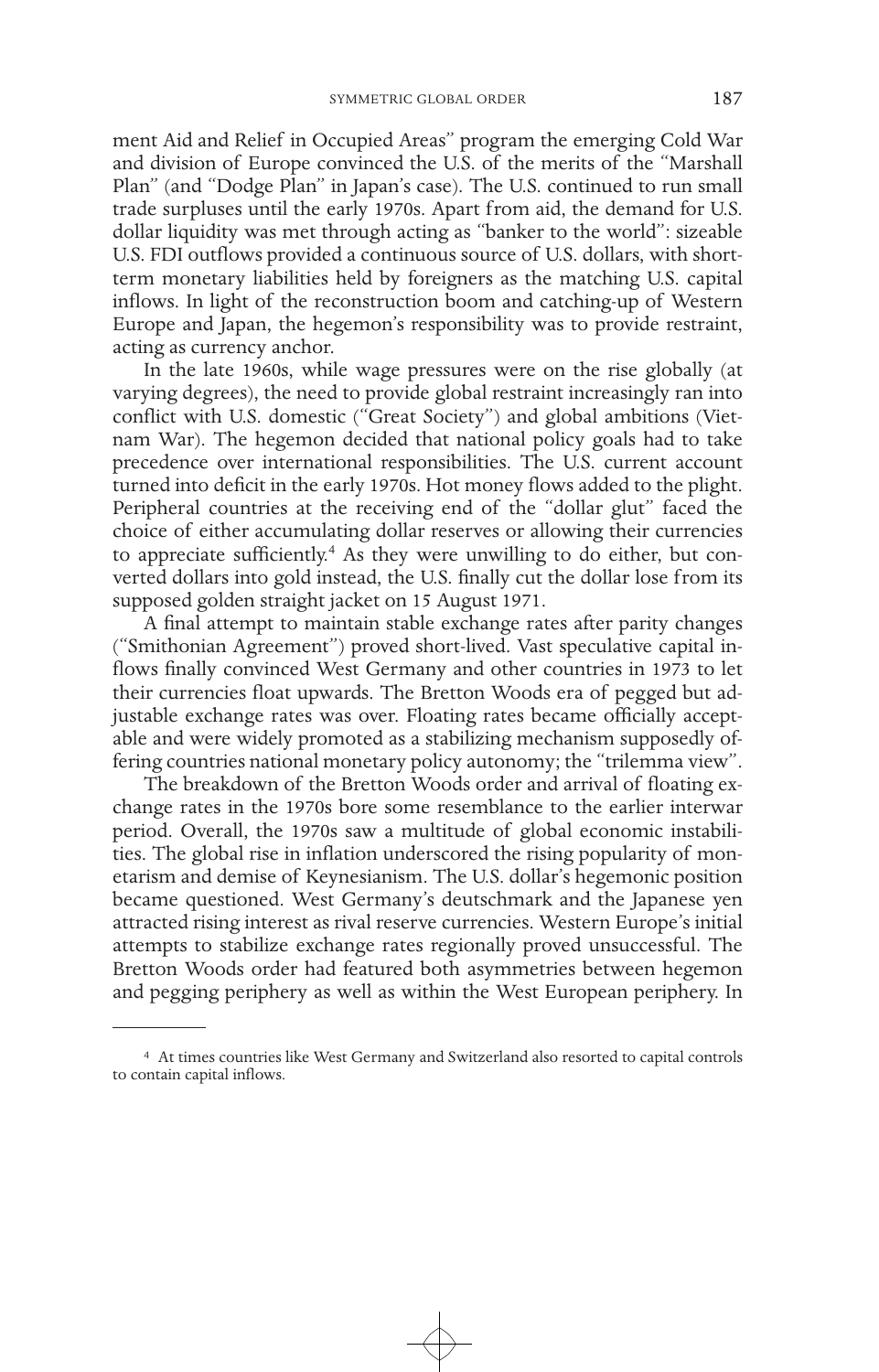Western Europe these asymmetries lived on as inflation divergences divided the European Community into a "hard currency" block, with the deutschmark as anchor, and weaker Latin currencies.

# 4. Re-Emerging US\$ Supremacy: The Post-Bretton Woods Order until the Global Crisis

The U.S. dollar reemerged in revitalized fashion as the world's supreme international reserve currency in the early 1980s. Ultra-tight money designed to force down U.S. inflation was one key factor. At first the "Volcker shock" caused recession and unemployment. But when falling inflation combined with the Reagan administration's fiscal expansion and gradual monetary easing, the dollar surged. Dollar appreciation was driven by global growth divergences; as re-emerging U.S. economic strength contrasted with the weakness observed elsewhere in the world economy.

In the developing world, especially in Latin America, the Volcker shock led to a debt crisis. In the second half of the 1970s the developing countries concerned had taken on large amounts of foreign debts denominated in U.S. dollars and much of it in the form of shorter-term bank loans. This was part of the so-called "petro dollar recycling" and welcomed by the "stagflating" rich countries as supporting global growth. When interest rates then skyrocketed and commodity prices plunged many developing country borrowers found themselves insolvent – threatening the solvency of rich-country banks too.

Stagnation also characterized the situation in Western Europe. In 1981- 2, a U-turn in macro policymaking occurred in West Germany. The authorities abandoned Keynesianism and adopted "supply side economics", combined with unconditional fiscal austerity. This followed the Bundesbank's earlier embrace of monetarism. In the context of the new regional "European Monetary System" (EMS), which included pegged but adjustable exchange rates (the "Exchange Rate Mechanism", ERM), France followed suit in 1983, choosing disinflation under Bundesbank leadership over stimulus. In effect, as the U.S. trade deficit surged, the U.S. acted as primary global growth engine. Corresponding with the dominance of the rich industrialized countries in the world economy at the time, the counterpart trade surpluses were concentrated in (laggard) Western Europe and (rising) Japan.

Whereas West Germany and Western Europe only experienced faster growth in the second half of the 1980s, Japan had recovered earlier and more strongly. In fact, fast Japanese growth inspired the imaginations of the day. The rise of Japan became a prominent theme, the yen a supposed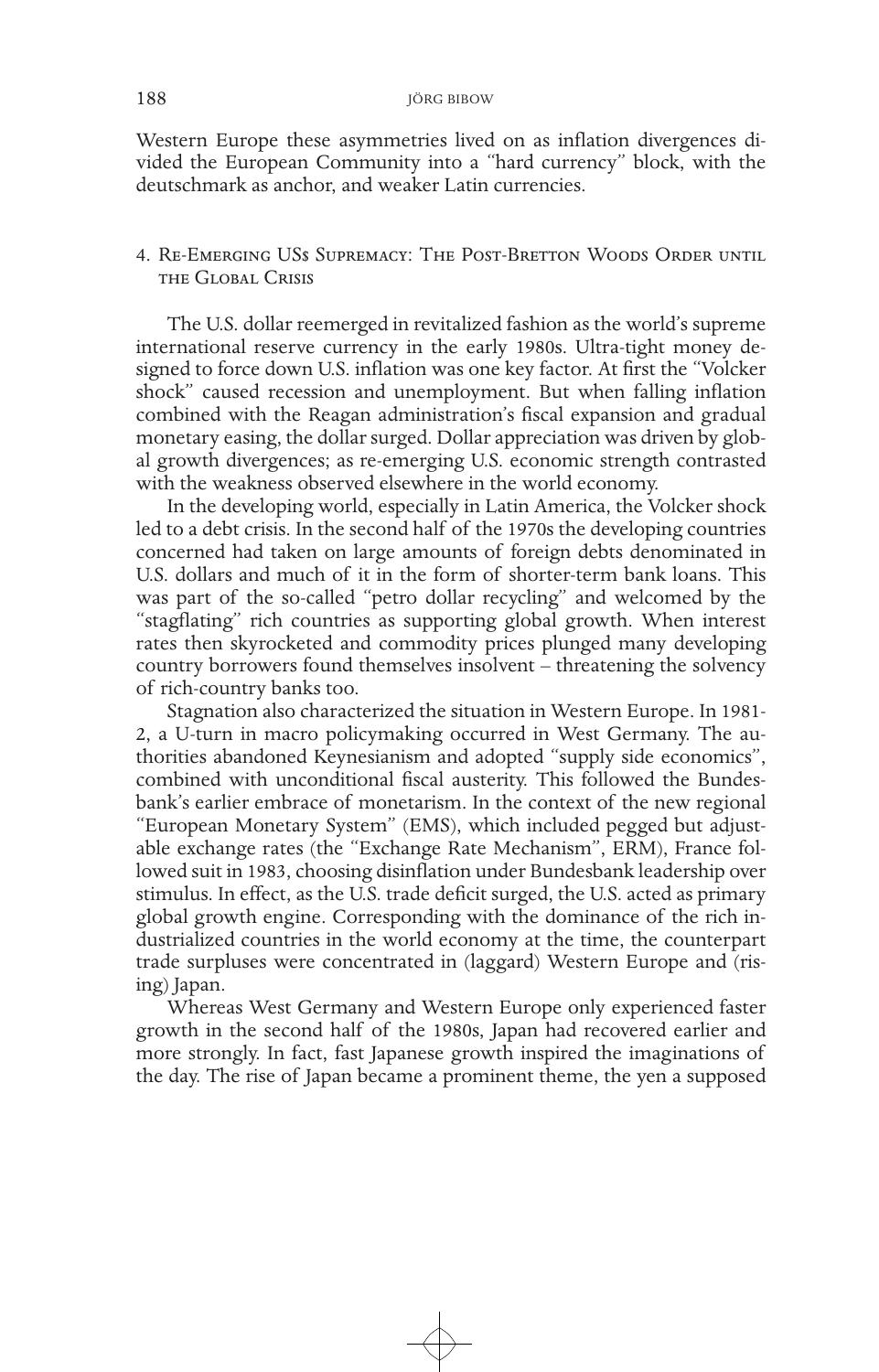rival of the U.S. dollar. Meanwhile, Japan's asset price inflation shifted gear and Japan's banks turned more active globally too.

As excessive dollar appreciation became increasingly inconvenient for the U.S. the G5 Plaza Accord of September 1985 delivered a coordinated U.S. dollar depreciation. The Reagan administration was especially adamant in putting pressure on the Japanese authorities to boost domestic demand by monetary easing while allowing yen appreciation; in addition to negotiating "voluntary export restraints" as a more direct way of containing Japanese exports. Following the 1987 stock market crash the U.S. Federal Reserve and other central banks eased monetary policy once more. Additionally, the mantra of financial liberalization was taking hold, especially bank deregulation. Housing bubbles developed in many industrialized countries in the late 1980s, nourished by the rise in credit availability.

Housing bubbles burst eventually and much of the industrialized world entered recession around 1990-1, including the U.S. and Japan. Germany was the exception. As a latecomer in the 1980s upswing West Germany's economy had only gathered pace towards the end of the decade. Then German re-unification delivered an accidental boom that was out-of-sync with Western Europe and the rest of the world. For once, Germany was an engine of growth in the region, at least briefly. For the Bundesbank's reaction cut this episode short rather brutally, pushing Germany into a deep recession and blowing up the ERM along the way. As a welcome side-effect Western Europe got rebalanced by these events. But with the agreement on a German-style "Economic and Monetary Union" reached at Maastricht, countries aspiring to meet the "convergence [eligibility] criteria" of said union experienced a first taste of what Germany's obsession with "stability orientation" really meant: protracted stagnation.

The global recovery and boom of the 1990s was thus rather similar to the 1980s: principally U.S.-led. This time round fiscal expansion played no part in it. The long "Clinton boom" (and "dot.com" bubble) were solely driven by private debt and spending, both corporate and household. Once again acting as global growth engine the U.S. current account deficit surged.

By contrast, following its decade of high hopes of the 1980s, tailed by bust in the early 1990s, Japan has been a growth laggard ever since. Europe's euro aspirants were also late to join the upswing. Apart from benefiting from U.S. growth, the euro "periphery" (to-be) received a boost from interest rate convergence to (lower) German levels. So growth accelerated towards the end of the decade, reducing budget deficits sufficiently for the euro's launch in 1999.

In addition to the U.S. engine, emerging market economies in East Asia were achieving fast growth at the time. In the 1980s, the mantra of financial liberalization had also started to spread beyond the rich industrialized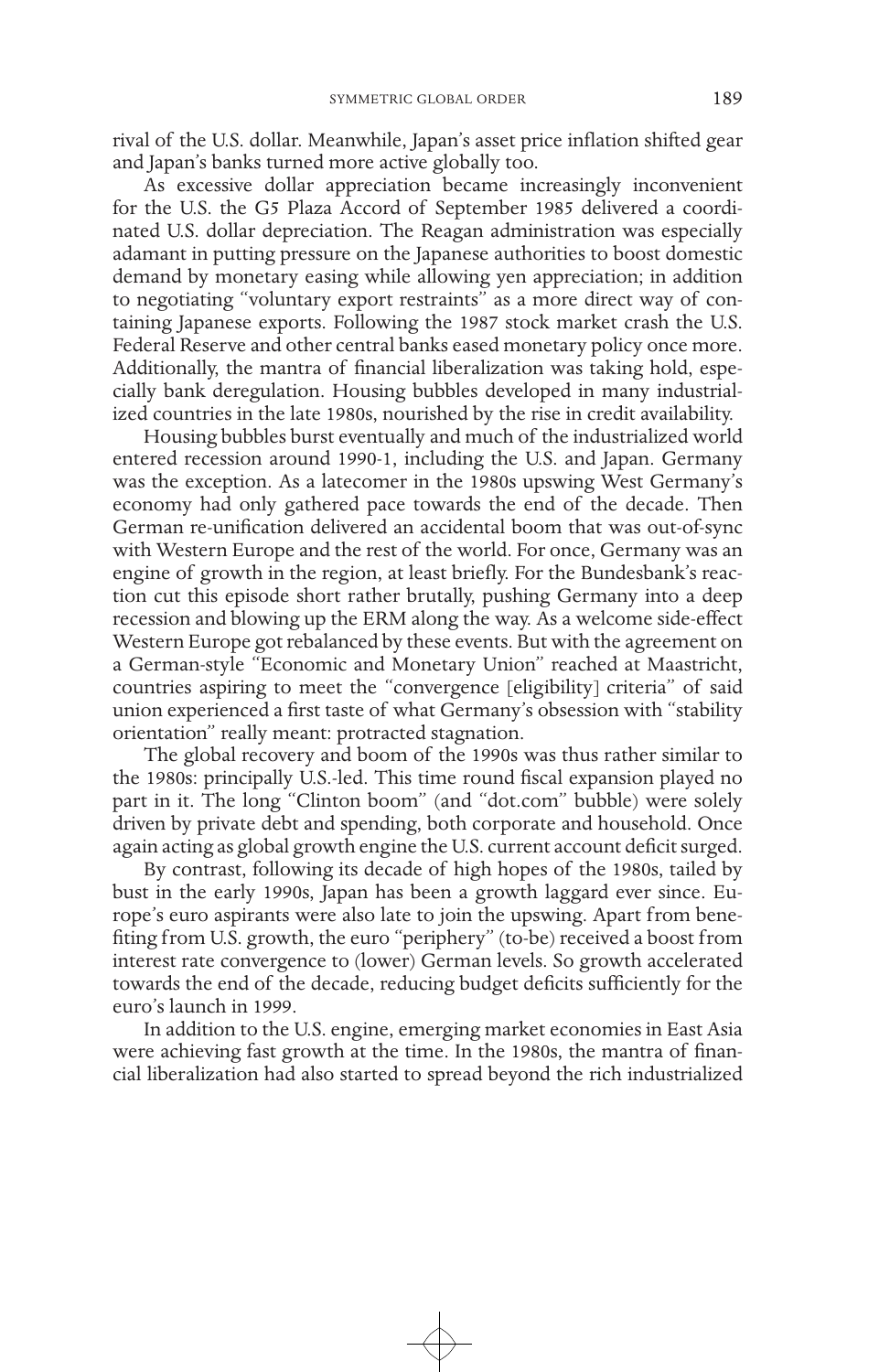countries. As the Federal Reserve cut its policy rates sharply in the early 1990s this encouraged capital flows towards the global periphery opening up to such flows in the name of the "Washington Consensus". As during the first episode of capital flows reaching developing countries in the 1970s, these countries too suffered severe crises on the back of capital flow surges. The "Asian crises" of the late 1990s proved both severe and contagious. Contagion spread globally among emerging markets, reaching Russia, Turkey, Brazil and Argentina in due course, for instance. The U.S. Federal Reserve eased its stance in response in 1998, which propelled and prolonged the U.S. boom.

The emerging market crises of the late 1990s and early 2000s triggered a pronounced shift in macro policy orientation across the developing world. Having experienced the downsides of both fickle capital flows and crisis "support" from the IMF, developing countries at large from now on put safety first and opted for defensive macro policies.

Crisis resolution and recovery typically involve currency depreciation to restore competitiveness. A widespread shift in current account positions, from deficit to surplus, was observed as crises unfolded and currency depreciation restored competitiveness. In the aftermath of the crises maintaining competitiveness then became a policy priority. Foreign exchange reserve holdings across the developing world started soaring as countries intervened in currency markets to maintain their competitiveness and "selfinsure", i.e. build up large buffers of foreign exchange ammunition to avoid having to rely on the IMF for support ever again.

Meanwhile, riding the final stage of the boom, the U.S. economy, with some support from other industrialized countries, even including Germany for a year or two, was strong enough to withstand and compensate for the immediate global repercussions of the emerging market crises. Things were quite different after the "dot.com bubble" had burst.

In 2001-2, the global economy was facing a serious challenge: The U.S. engine had stalled. America's overextended corporate sector embarked on de-leveraging. Japan and Germany had sunk into stagnation mode anyway. And now the developing world, by and large, too was playing safe and prioritized competitiveness and exports.

As a result, the U.S. authorities were forced into unprecedented macroeconomic policy action. At the fiscal policy front the U.S. budget balance swung from a surplus in the final Clinton years to a deficit of close to 6 percent of GDP in the early 2000s under the new G.W. Bush administration. Alas, the huge fiscal swing bought relatively little stimulus as too much of it arose from tax cuts for the rich and wars fought on foreign shores. So the Federal Reserve was forced into extraordinary easing action too: it lowered its Fed funds rate target to only 1 percent, a record-low level; while the U.S.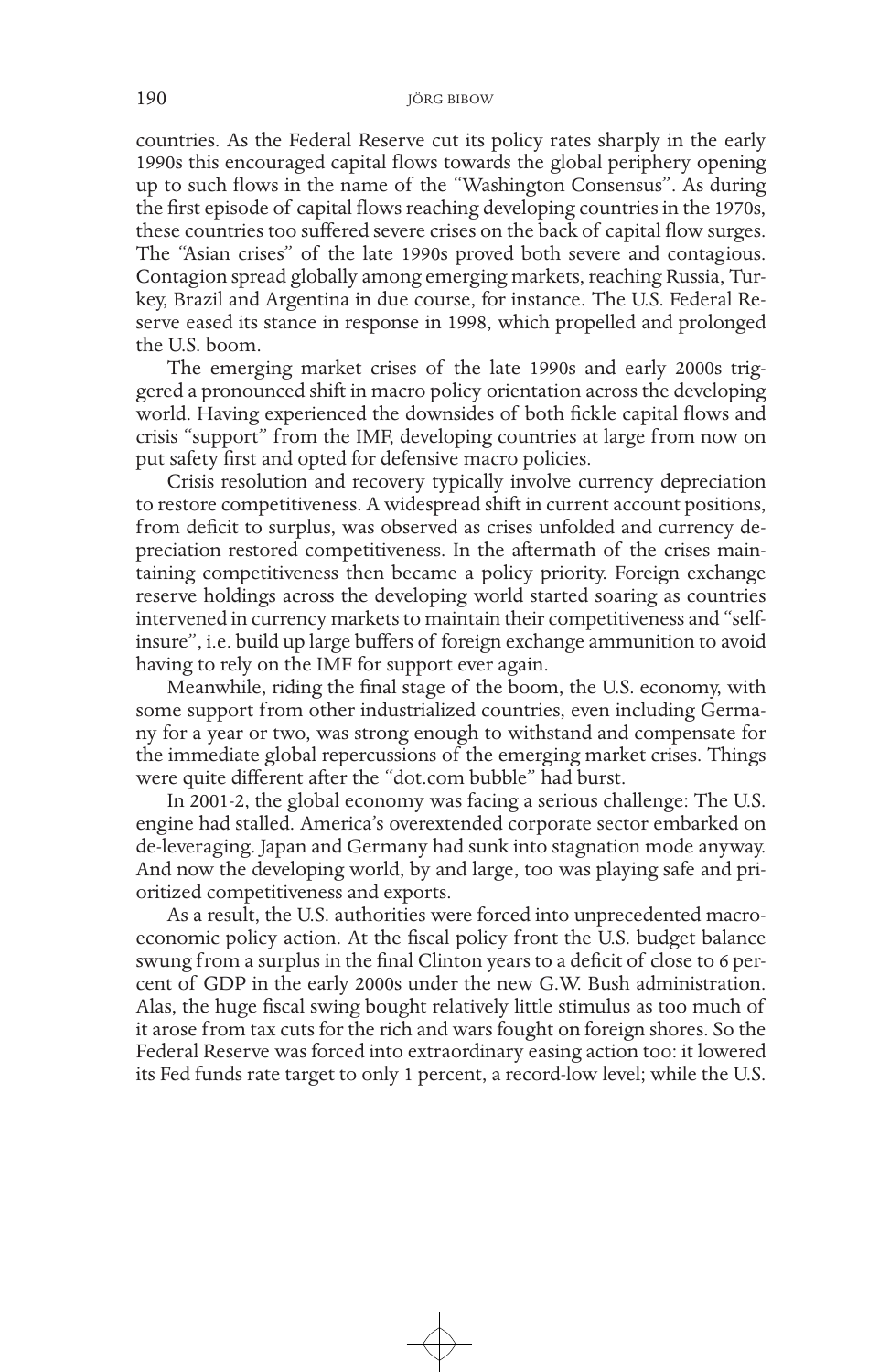Treasury deflated the former "strong dollar" policy and talked down the dollar.

The impact of monetary easing and broad dollar depreciation on the U.S. and global economies was uneven and unbalanced, but peculiarly powerful. In the U.S. itself, the one sector that would respond strongly was the housing sector. Once again related to financial liberalization, a new – hitherto credit constrained – class of borrowers and source of housing demand was unleashed through innovative "subprime" mortgage lending. This helped to lift property markets in general. As little else would expand, least corporate investment and U.S. industry, employment growth in the U.S. was primarily driven by housing and the inflating property bubble.

The impact of the Fed's easing was also particularly powerful across the world – because countries generally prioritized competitiveness. In an increasingly financially globalized world this meant that countries had to either join the Fed and ease sufficiently and/or intervene in currency markets to keep their currencies from appreciating too fast, too much. *Financial globalization translated the Fed's easing into an unprecedented global monetary easing.* Central banks that did not follow suit were punished by currency appreciation. The Eurozone stands out in this regard as the ECB was quite welcoming a strong euro (following its initial plunge). The global economy experienced a record global boom but, as Martin Wolf (2012) observed, "between 2001 and 2005, the Eurozone was the sick man of the world economy".

China's rise was another factor of utmost importance in all this. China had begun opening up its economy to foreign investment and trade in 1978. Following the devaluation of 1994 the renminbi was pegged to the U.S. dollar; a peg that even held steady throughout the Asian crises. While China remained largely closed off from financial globalization, the country had low inflation and easy monetary conditions anyway. In 2001, China then entered the WTO. At that time the country had enjoyed two decades of fast growth and had now attained a size of some global significance. Especially because China's growth was highly "commodity intensive": fast Chinese GDP growth translated into surging demand for the export output of commodity producers. While the U.S. consumer, on the back of lax mortgage lending and a property bubble, acted as global "borrower and spender of last resort", China thereby helped spreading the stimulus globally throughout the developing world at large.

The record global boom of the 2000s provoked both concerns and well as complacency. The U.S.'s ever-rising current account deficit, which peaked at nearly 6 percent of GDP in 2006, attracted widespread concerns. Many observers and policymakers thought that "global imbalances" were a sign of vulnerability and not sustainable. In general, observers thought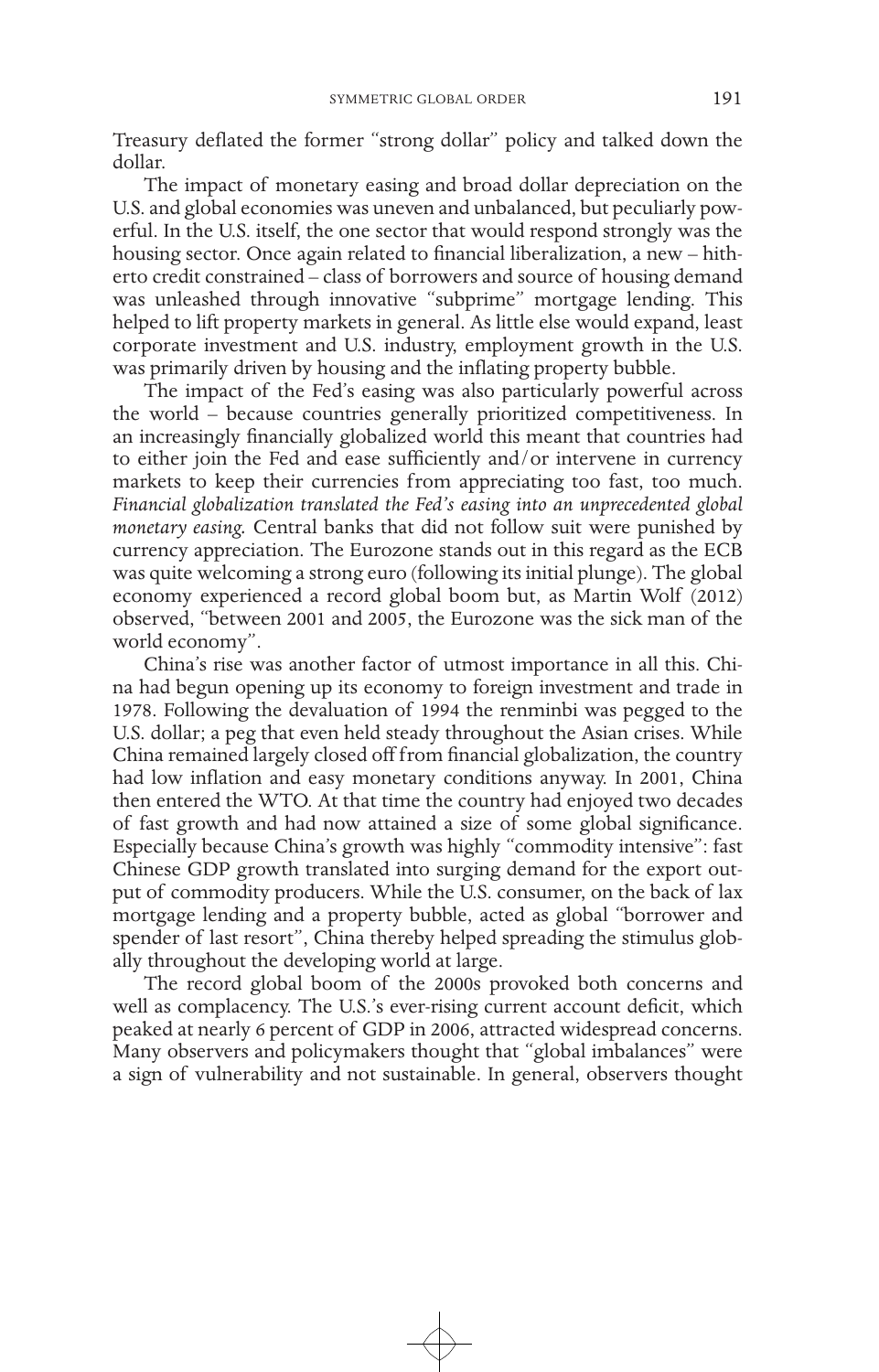that the U.S. was becoming overstretched and was facing an eventual dollar crisis (Roubini and Setser 2005, Frankel 2006). However, a highly influential alternative view, the so-called "revised Bretton Woods II hypothesis" (Dooley *et al*. 2003), held that the "imbalance" actually reflected a lasting symbiosis between creditors and the U.S. debtor, and was thus sustainable. What most observers were missing was that U.S. overspending and the global boom were ultimately powered by an unsustainable credit and property bubble.

A number of ideas and hypothesis concerning certain phenomena observed at the time were put forward. For instance, Summers (2006) identified a "global capital flows paradox". How was it possible that poor countries were sending their saving flows to rich countries and accumulated low-yielding reserves – when mainstream neoclassical theory predicted the opposite direction for capital flows. Related to the same kind of puzzling phenomena Federal Reserve chair Bernanke (2005) launched his "saving glut hypothesis", which says that the excess saving of current account surplus countries, such as China and Germany, depressed interest rates and thereby found their way through the global capital market into U.S. housing investment. Again, related to the same phenomena, his predecessor at the Fed Alan Greenspan saw a "bond market conundrum" in the fact that U.S. long-term interest rates failed to respond and stayed low despite tightening by the Federal Reserve starting in 2004.

What these ideas and hypotheses have in common is their roots in mainstream neoclassical theory – with the flawed loanable funds theory of interest at its core. These observers therefore all misread the key causal relationships that were shaping global developments at the time.

Our historical narrative above identified that ever since the U.S. dollar reemerged as global currency hegemon in the 1980s, under conditions of increasingly globalized finance and as part of a global monetary nonorder, the U.S. economy came to act as global growth engine. For most of the time the U.S. exercised "benign neglect" regarding any current account deficits it ramped up while fulfilling this engine role. The challenge increased over time as more and more countries came to rely on exports for their growth, prioritized maintaining a competitive exchange rate and/ or accumulate foreign exchange reserves for self-insurance purposes. The greater the urge of other countries in seeking safety in exporting and accumulating reserves, the greater the pressure on the ultimate producer of U.S. dollars to stimulate national (over-)spending and provide the soughtafter U.S. dollars.

To do so, the U.S. is not at all dependent on any saving flows from either rich or poor foreign nations. U.S. dollars are produced by the U.S. banking system (with a helping hand through lending by the U.S. shadow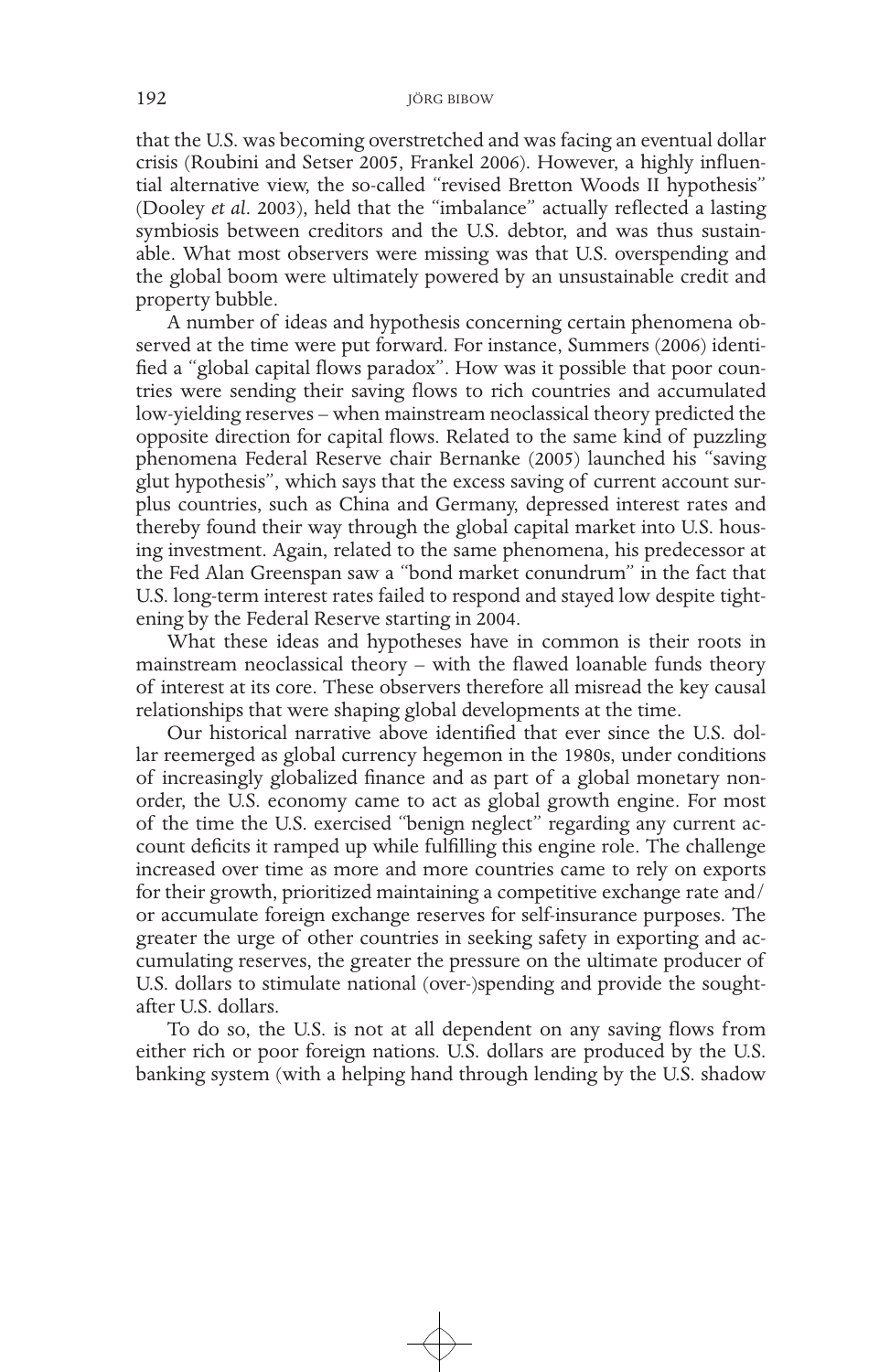banking system and euro dollar markets), the eagerness of which is fired up by the Federal Reserve's monetary policy stance and (sufficiently lax) financial regulation and supervision. The causal role of foreign nations does not run through any imaginary saving flows, but stems from their efforts to maintain competitiveness and accumulate dollars. Their joint pursuit of defensive macroeconomic policies generates deflationary forces in U.S. product and labor markets. Following its domestic policy mandate the Federal Reserve is responding to these deflationary pressures.

Naturally, part of U.S. spending on goods and services enticed by the Fed and the banks "spills over" into foreign economies, just as part of U.S. lending and asset acquisitions enticed by the Fed and the banks do so as well. Of course, according to national income accounting conventions, foreign countries' current account surpluses correspond to (excess) saving on their part. But the national income identities do not reveal the critical causal forces at work. The foreign saving flows only come into existence as the U.S. overspends. U.S. overspending is based on U.S. dollar liquidity, not foreign saving. The situation may be properly described as a "global dollar glut" (Bibow 2008, 2009; see also Shin 2012, Borio and Disyatat 2011, Borio *et al*. 2014).

Correspondingly, the global financial crisis of 2008/9 featured, at its heart, a severe global dollar shortage that embodied an acute risk of a global financial system meltdown and global depression. Fragilities had been building up in the U.S. and global financial systems over many years. In 2005-6, U.S. property markets peaked and then started to turn down. In the first half of 2007, problems concentrated in the "subprime" mortgage segment began to crystallize. In the summer of 2007, investment vehicles experienced difficulties in rolling over their short-term U.S. dollar funding of increasingly suspicious and illiquid asset portfolios (constructed from complex and opaque financial instruments). The central banks concerned began providing emergency liquidity in August 2007.

The U.S. economy then entered recession at the end of 2007. Problems and fears regarding the U.S. financial system escalated. The Lehman bankruptcy in September 2008 proved a climactic event. It turned out that while the Eurozone had not been party in global imbalances (in the sense that the Eurozone's current account was roughly balanced prior to the crisis), banks from the region had been very active in the U.S. mortgage lending boom (Shin 2012, Borio *et al*. 2014). They were thus also immediately at the forefront of global financial institutions caught short of U.S. dollars and hit hard by losses stemming from their adventures in innovative U.S. mortgage products.

Under normal conditions U.S. dollars (and U.S. dollar loans) are mainly produced by private banks active in the U.S. (and by extension in euro dol-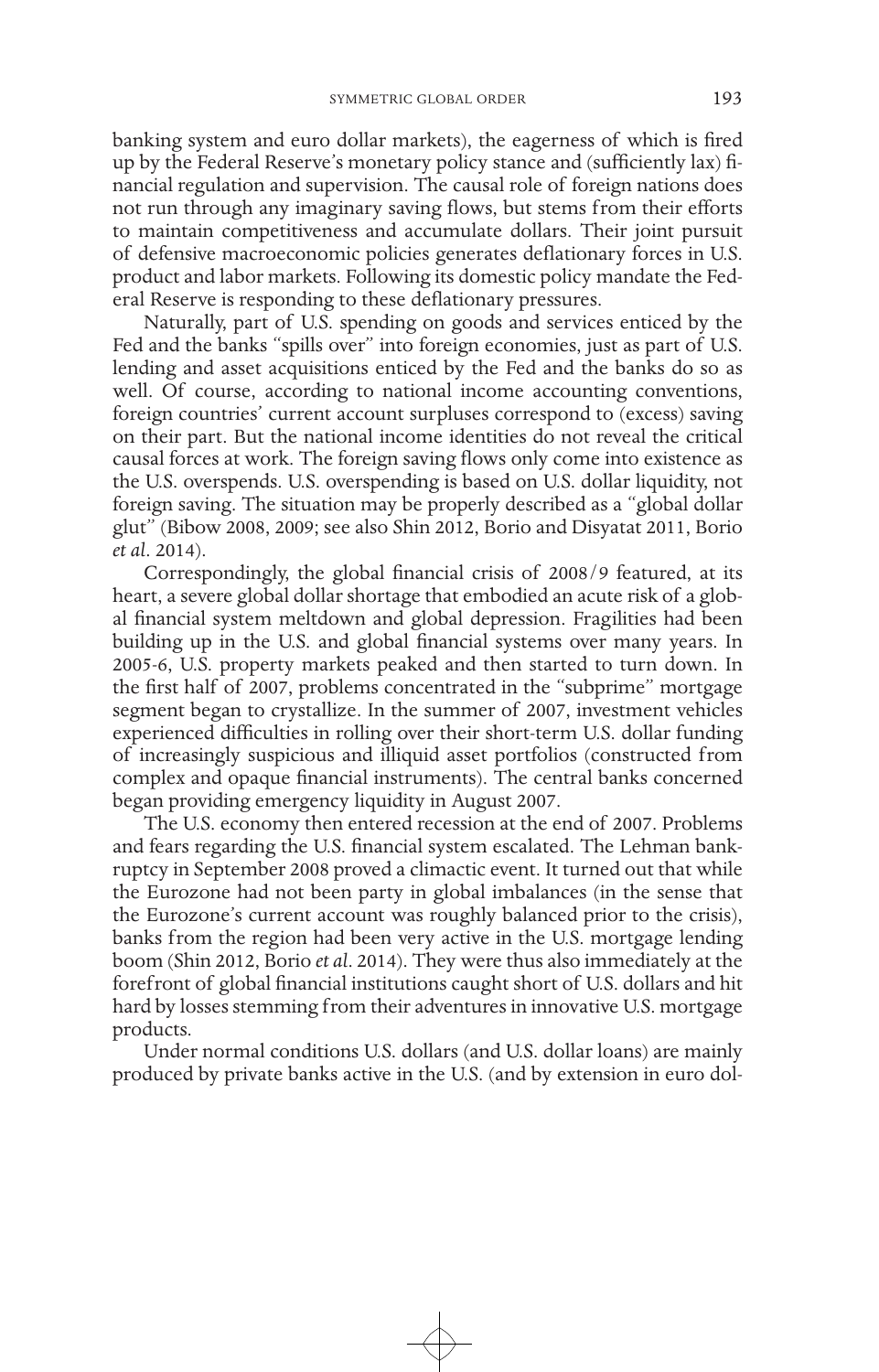lar markets) while the Federal Reserve only sets the price (and regulations), but is otherwise generally passive. In a crisis, a global dollar glut can turn into a global dollar shortage quite abruptly. Simultaneously, U.S. based financial investors might seek safety at home and international investors, too, flee to the U.S. "safe haven", while banks dump assets and call loans (i.e. destroy dollars). All-round distress selling, if left to itself, will result in debt deflation.

Only the U.S. Federal Reserve can stop the financial meltdown and fill any global dollar shortage by acting as international "lender of last resort" (LOLR) – as it in fact did in the event. The exorbitant privilege attached to the U.S. dollar is best seen at work in crisis: The Fed enjoys more leeway to act as LOLR, both nationally and internationally, than any other central bank; as a result, the U.S. is facing a very soft liquidity constraint, if at all. For the same reason the U.S. holds very low foreign exchange reserves; apart from its, for historical reasons, large gold stock.

## 5. Post-crisis Disorder and the Fading Basis of US\$ Supremacy

When the Federal Reserve acted as LOLR (and/or "market maker of last resort") in the recent global crisis, providing U.S. dollar emergency liquidity both nationally and internationally, it employed a whole variety of channels and programs. Globally, the two most important measures addressing the U.S. dollar liquidity crunch where the Term Auction Facility (TAF) and central bank liquidity swaps. As an extension of its traditional discount window, the TAF, used between December 2007 and April 2010, was the main mechanism through which the Fed provided (auctioned) credit to (member) banks based in the U.S., including many larger European banks. Also in December 2007, the Fed arranged bilateral currency swap lines, initially only with the ECB and Swiss National Bank but then also extended to a dozen other central banks, enabling these foreign central banks to meet U.S. dollar funding needs of institutions in their respective jurisdictions. These and other complementary crisis-related measures offset the drying up of private U.S. dollar liquidity and averted the impending meltdown of the global financial system.

Central bank cooperation prepared the ground for a successful rebooting of the global financial system, which included the unleashing of a fresh wave of capital flows towards the developing world starting in the summer of 2009. As the Federal Reserve cut its policy interest rate to zero and launched several rounds of large-scale asset purchases ("quantitative easing", QE), this established a strong "push" force for international capital flows as soon as some degree of confidence returned to markets. The post-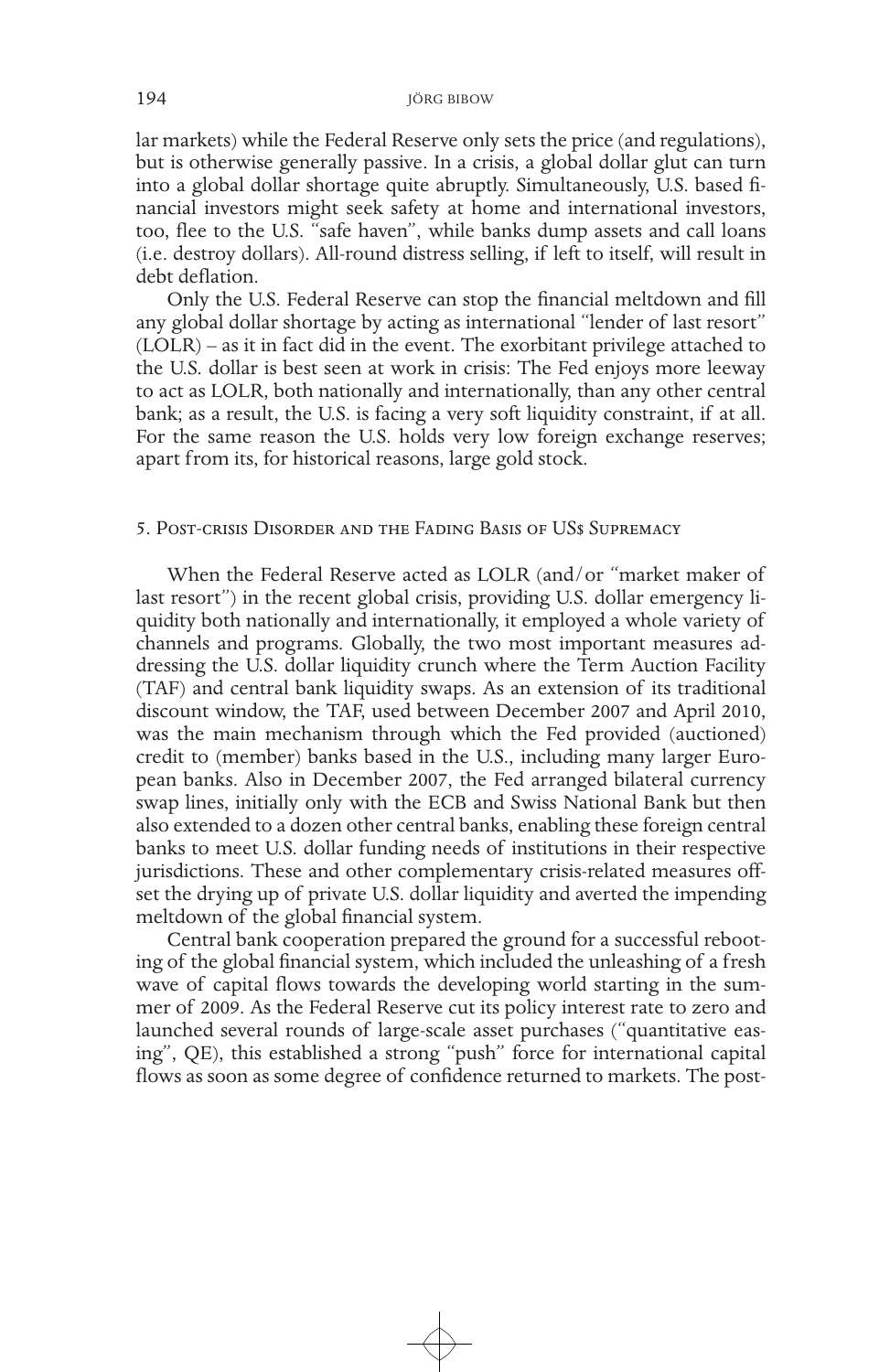crisis surge of capital flows fired up by the Federal Reserve came along with large exchange rate movements that prompted criticisms from recipient countries. Brazil's finance minister Guido Mantega famously referred to "currency wars". The remainder of this section will analyze some key developments in the global economy and financial markets since the global crisis of 2007-9, focusing on trends that pertain to the global monetary (non-)order and U.S. dollar hegemony.

In a series of papers I outlined the potential emergence of a new global monetary order that I dubbed "Bretton Woods III" (BWIII; Bibow 2010a,b, 2012a). I ventured that not even the global financial crisis with its origin in the U.S. at the center of the global financial system would end U.S. dollar hegemony anytime soon. Instead, the much fretted about pre-crisis "global (current account) imbalances", featuring quasi-permanent U.S. current account deficits, would continue at a diminished scale.

This hypothesis contrasted with the view that the pre-crisis global imbalances were unsustainable and would end in a dollar crisis. But it also contrasted with the "Bretton Woods II" hypothesis that saw those global imbalances as sustainable but missed that underlying domestic trends in the U.S. were clearly not so (Dooley at al. 2003, 2008, 2009). An important irony was that the "toxic waste" churned out by the U.S. financial system mostly stayed in the U.S. (or ended up on European balance sheets) while the rest of the world was busy accumulating safe assets (U.S. treasuries and government-backed securities). In contrast to BWII, BWIII posited that fiscal spending and public debt had to replace private spending and private debt as a more durable engine behind U.S. over-spending.

In a way, BWIII was coming about by default as the U.S. private sector retrenched abruptly while the U.S. government was stepping in with its "Obama (fiscal) stimulus"; apart from allowing the automatic fiscal stabilizers to do their job. Looking beyond the immediate crisis response, I suggested that the U.S. government was facing the opportunity for a continuing boost to public investment with the aim of upgrading America's infrastructure. In view of the likely rise in the household saving rate, the U.S. should pursue a steady and sizeable public investment program. Instead of enticing another private borrowing binge, as under BWII, under BWIII steady public borrowing and spending would take on the role of acting as U.S. and global growth engine. It is important that historically, except for the aftermath of the Volcker shock, the U.S. has benefited from a favorable constellation between nominal GDP growth and the interest paid on the national debt.

Internationally, under BWIII, public sector overspending would provide the very debt material that is in high global demand due to the U.S. dollar's international status. Regarding the external sustainability of persistent cur-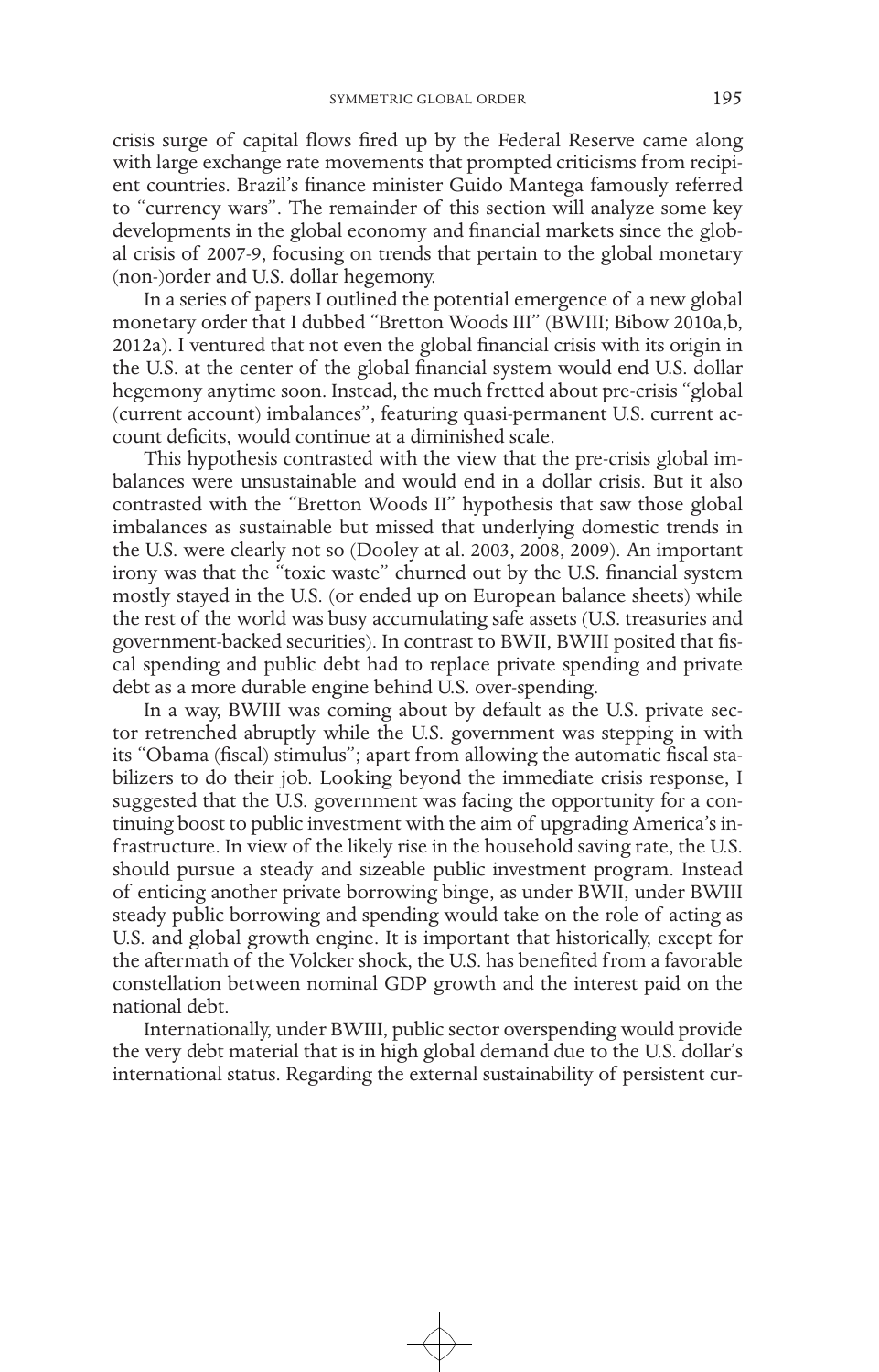rent account deficits, I elaborated on the U.S.'s so-called "exorbitant privilege" as issuer of the key global reserve currency. A peculiar fact is that the U.S. enjoys a surplus on its income balance despite a sizeable negative net international investment position (IIP). Said privilege consists of several constituent parts. For instance, there is a yield advantage on U.S. direct investments over the yield on U.S. treasury securities. Valuation effects also tend to play an ample role in the U.S.'s case and, over time, have typically worked out as valuation gains rather than losses (Gourinchas and Rey 2005).

I highlighted that the status of the U.S. dollar enables the U.S. to engage in what I dubbed "dollar leveraging": the capability to lever any given yield advantage and/or valuation gains by running a gross foreign asset position that is a multiple of the U.S.'s (negative) net IIP. And this is where the Fed's monetary policy, the U.S. dollar's international role, and financial globalization come together.

Monetary easing by the Federal Reserve entices global financial investors, and especially U.S.-based ones with easy access to U.S. dollar funding, to embark on foreign asset purchases based on the international purchasing power of U.S. dollars created by the U.S. banking system. Typically, such U.S. dollar-based purchase waves (and the corresponding U.S. capital outflows) will tend to drive up foreign currencies and asset prices wherever they show up as capital inflows. Inevitably, the U.S. dollars "send abroad" actually stay within the U.S. banking system and also show up as U.S. capital inflows of one type or another*. Financial globalization matters here because it has greatly enlarged the scope for dollar levering.* 

Ironically, financial globalization has enlarged the U.S. capacity for dollar levering precisely because it has raised the desire for seeking safety in U.S. dollar reserves in the rest of the world. In other words, by making the world a more precarious place, financial globalization allows the U.S. to boost its exorbitant privilege. The U.S. dollar may appear to have enjoyed a more hegemonic position under the Bretton Woods system of fixed exchange rates; as official anchor. But the demand for U.S. dollar reserves was actually far more limited at that time. According to mainstream legend exchange rate flexibility reduces countries' vulnerability and the need to hold any reserves. In actual fact, today's global monetary (non-)order in conjunction with financial globalization have massively raised the demand for global dollar liquidity – and hence also the dollar issuer's ability to exploit any advantages derived from that privilege.

However, the resulting global balance is a precarious one. Rocked at its foundations in the global crisis, it will become increasingly more difficult to sustain the precarious global order of U.S. dollar supremacy in the future. For one thing, the U.S. IIP has taken a big hit since the global crisis: valuation effects used to work in America's favor, but not so more recently. For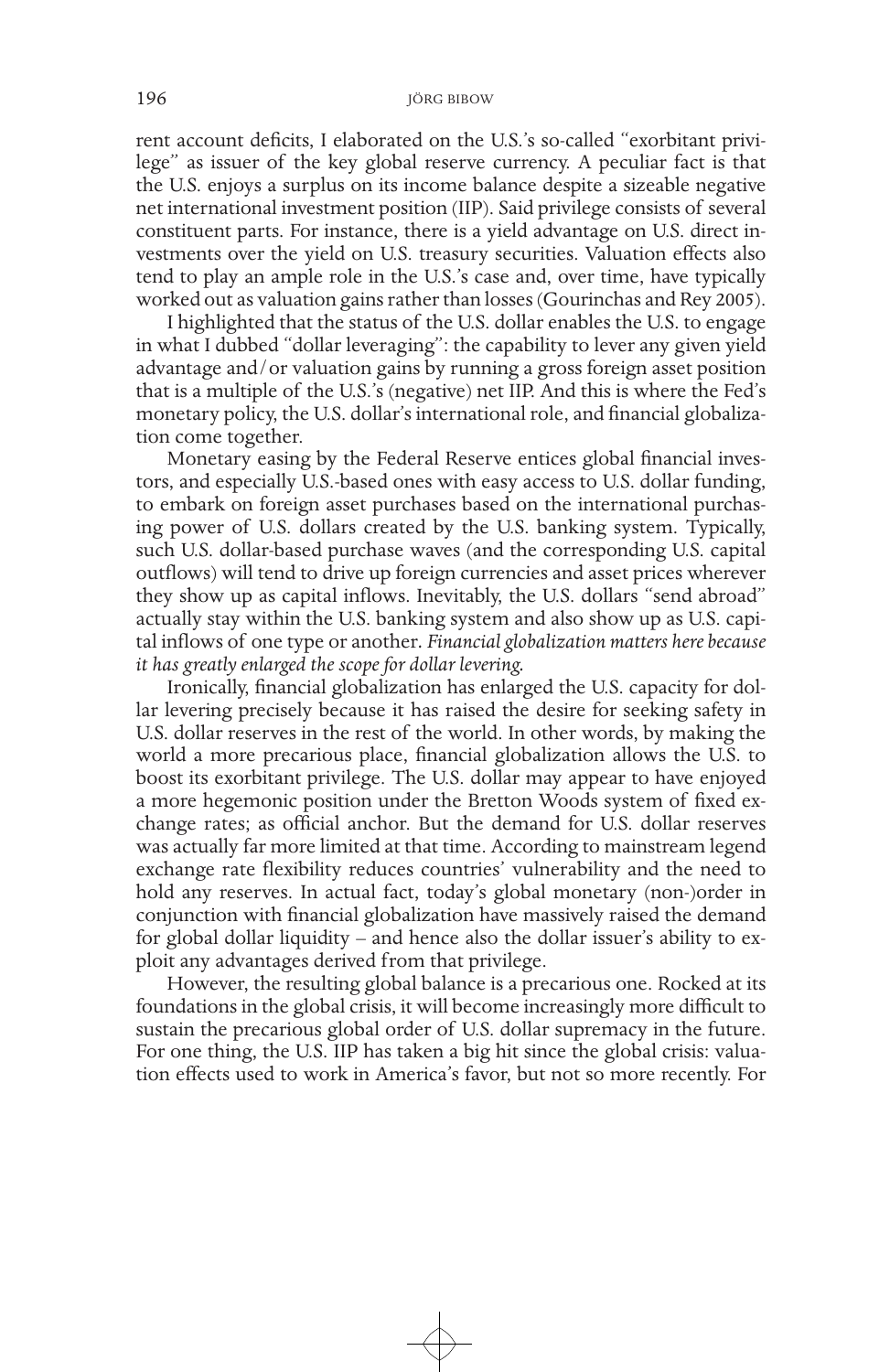another, ongoing trends in the global economy show a shifting balance in power and economic weight away from the currency hegemon.

Occurrences since 2009 have vividly illustrated the precariousness of today's arrangements. Two phases may be distinguished. The first lasted from 2009 until May 2013. It was characterized by extreme monetary easing on the part of the Federal Reserve, unleashing another wave of capital flows towards the developing world. The notion of currency wars made headlines during this first phase as the U.S. dollar depreciated strongly. The second phase started with the so-called "taper tantrum" that was triggered by Federal Reserve chair Ben Bernanke's announcement that the Fed's QE would not continue forever, but tapering begin in the foreseeable future. The Fed then embarked on slow-motion "normalization" of its monetary policy stance at the end of 2013. The first actual interest rate hike only occurred in December 2015. And it took another full year for the second one to arrive. Capital outflows, currency depreciation, and widespread fragility in the developing world describe the second phase – as the U.S. dollar appreciated strongly across the board.

No doubt, in the aftermath of the global crisis, the domestic economic situation in the U.S. was more challenging than ever before. With the benefit of hindsight one may probably attest that the fiscal stimulus was, if anything, too small. It was definitely too brief. Following the loss of the Obama administration's congressional majority in 2010, U.S. fiscal policy undertook a premature turn to austerity in 2011. This put the burden of upholding the recovery squarely on the Federal Reserve's shoulders, which pursued aggressive monetary easing like never before. The objective was to stimulate domestic demand. Inevitably, global spillovers were massive, too.

While the developing world at large, too, was significantly affected by the immediate crisis at the center of global finance, many developing countries shared none of the crisis legacy issues that were subsequently holding back the recovery in advanced economies. The global boom of the 2000s had left many developing countries in good macroeconomic shape. External positions were mostly strong as a result of the defensive macro policies pursued prior to the crisis. And so were private sector balance sheets and government budgetary positions in general (UNCTAD 2010). With short-term interest rates quickly cut to zero and long-term interest rates pushed down by the Fed's large-scale bond purchases, developing countries in healthy shape and far higher interest rates were the obvious target for the new capital flows avalanche. Recipient countries were under pressure to cut interest rates – shrinking all-too alluring interest rate differentials – and intervene in currency markets to contain the appreciation of their currencies.

Fired up by unprecedented monetary easing on the Federal Reserve's part, from 2009 until 2014 brisk growth across the developing world was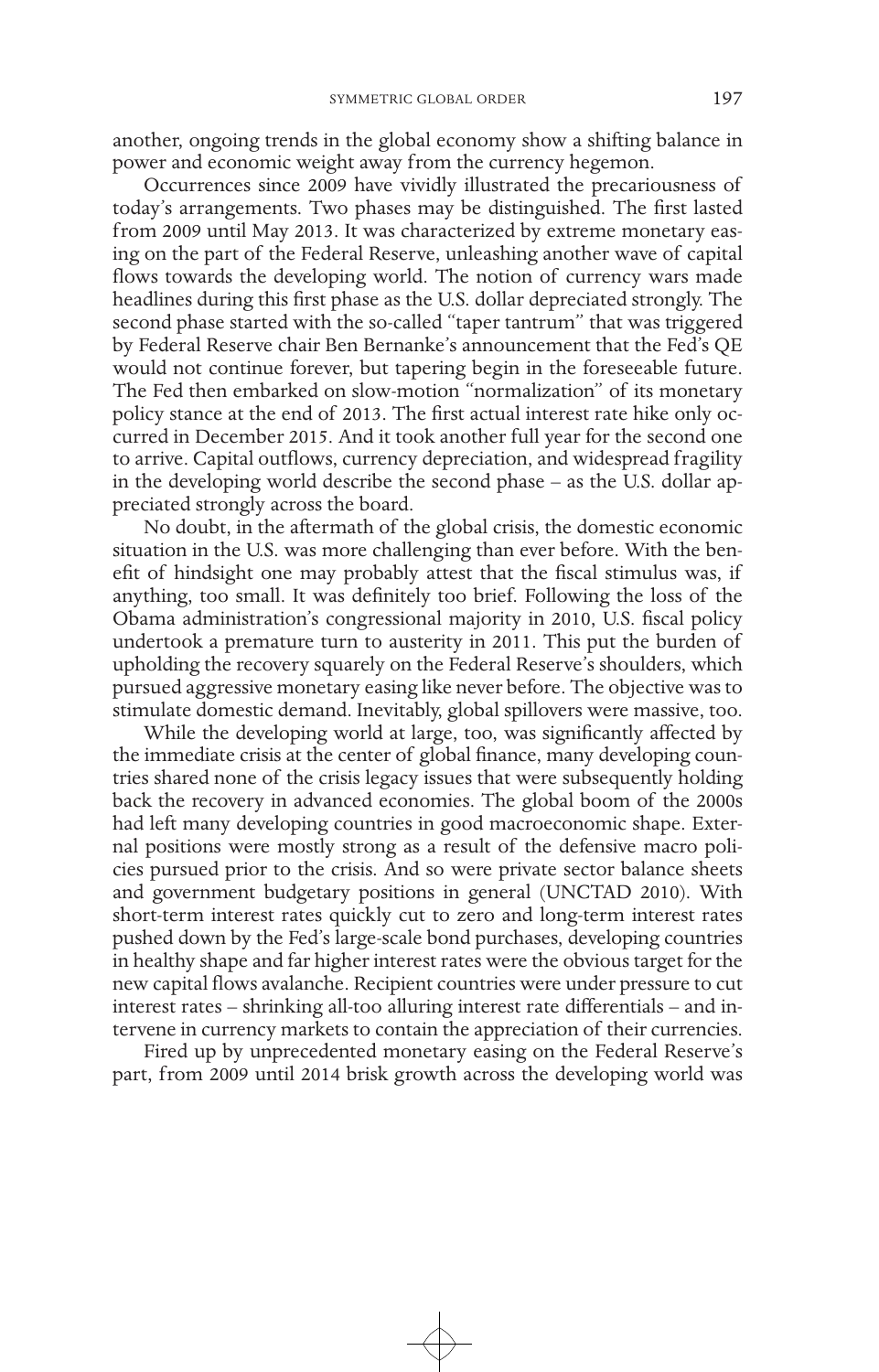key to sustaining the global recovery as growth in the U.S. was rather sluggish and the Eurozone stuck in protracted recession. Strong capital inflows had their usual effects in pushing up currencies and asset prices. Many developing countries experienced consumption booms while their nonfinancial corporate sectors loaded up their balance sheets with U.S. dollar denominated debt. Federal Reserve-led global monetary easing propelled domestic demand in the developing world while it happened, but it also caused fragilities and left these countries vulnerable – vulnerable to reversing capital flows and dollar appreciation. That of course has been the story of the last few years as numerous developing countries have gone through sharp slowdowns, recessions, or even crises (Acharya *et al*. 2015, Caballero *et al*. 2015, 2016; Domanski *et al*. 2016, McCauley *et al*. 2015, Sobrun and Turner 2015, Tarashev *et al*. 2016).

Among developing countries China is today by far the most important one. During the global boom of the 2000s China had amplified the growth impetus provided by the U.S. household sector's borrowing binge, spreading demand to commodity producers in particular. In the aftermath of the global crisis China became an even bigger and more essential driver of global growth. Its relative weight in the global economy has increased sharply as advanced economies were only growing sluggishly (or even stagnating or shrinking).

Due to capital account management China's degree of financial integration in the global economy is lower than other prominent developing countries'. And owing to its managed exchange rate regime China's renminbi has also appreciated more steadily and more gradually vis-à-vis the U.S. dollar since 2005. Nonetheless, significant fragility has built up in China since the global crisis, and for similar reasons as elsewhere in the developing world: faced with the collapse of the former global growth regime developing countries had to transition to new growth models at super-fast speeds. The switch to debt-fueled domestic demand regimes effectively forced upon them by extreme Federal Reserve easing, capital flows and currency appreciation, proved unsustainable soon enough.

In a way, the financially globalized world economy seems to have come full circle today. The emerging market crises of the 1990s had convinced the developing world to seek safety in defensive macro policies. These policies worked in the sense that the developing world was generally in good shape when the global crisis hit in 2008-9. Meanwhile, defensive macro policies in much of the developing world paired with sluggish growth in key advanced economies ( Japan and Eurozone) put ever greater pressure on the U.S. to overspend. Given the legacies of the previous (corporate sector) crisis the U.S. household sector came to lift that burden alone – until it broke its back. Through extreme monetary easing the buck was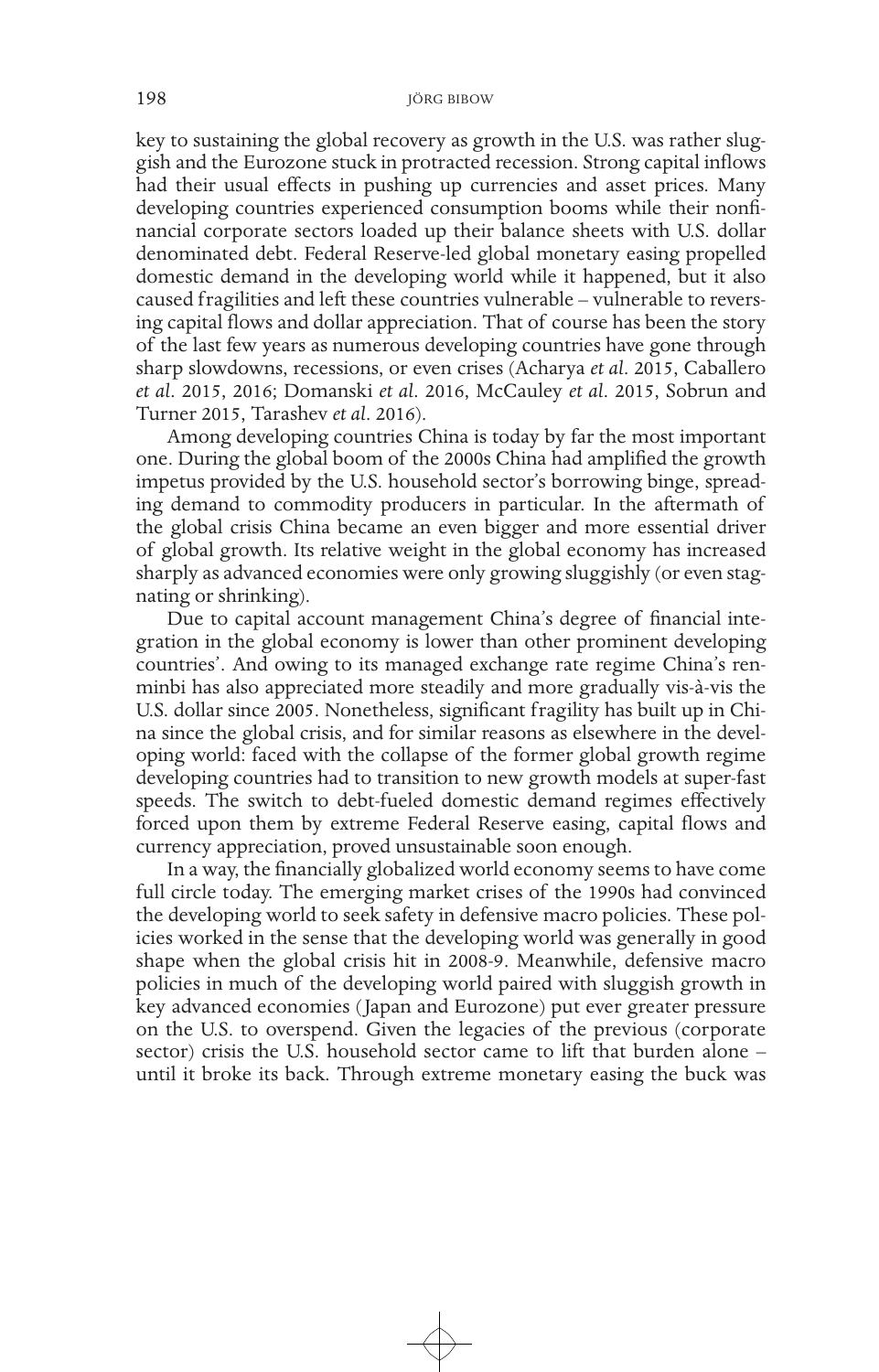passed on to the developing world next – until their economies turned shaky too.

Today, the rest of the world is once again hoping for more constructive spillovers from "Trumpflation". But that will all depend on how serious the new U.S. administration is going to get about shifting international trade and manufacturing in America's favor through protectionist measures. It appears that the U.S. may refuse to play its traditional (exorbitantly privileged) role as spender of last resort, but may even take a turn towards mercantilism itself. That would starkly contradict the logic of (laissez-faire) financial globalization identified above: the more precarious the global monetary and financial order, the greater the demand for "insurance" to be provided by the key reserve currency issuer.

Or have initiatives and reforms since 2008 made the global monetary and financial order sufficiently safer?

Reforms did happen. The unashamed naivety about globalized finance that ruled prior to the crisis was dented. Some re-regulation has been implemented, designed to make the global financial system and banks in particular safer and less prone to crisis. The authorities have added "macroprudential" supervision to their toolkit: a sharpened focus on systemic as opposed to microeconomic risks. As a related matter, there has even been some re-thinking regarding "capital flow management", which is now more widely accepted; at least temporarily when all else has failed.

Regarding the global monetary order, the most important development is that central bank swap lines between the Federal Reserve and key central banks were made permanent. Furthermore, the IMF's resources, governance structures, and functions have been subject to reform since the global financial crisis. In April 2009, the G20 agreed to increase the resources available to the IMF through expanded New Arrangements to Borrow (by up to USD 500 billion) as part of a global plan for recovery, bringing the resources available for the IMF's lending function to approximately USD 1 trillion. In addition, a new SDR allocation of USD 250 billion was agreed to provide the membership with liquidity to address the crisis. In 2010, the membership then agreed on a quota reform to double the IMF's paid-in resources permanently; which, due to delays in the U.S. Congress, only came into effect in January 2016.

The IMF has also established new lending instruments. The enhanced Flexible Credit Line (FCL) and the Precautionary and Liquidity Line (PLL) have been designed to shield countries with sound fundamentals from liquidity crises caused by external contagion. Both facilities require the fulfilment of certain prequalification criteria (ex ante conditionality) but entail no (FCL) or streamlined (PLL) ex post conditionality. Today, the IMF also pays more attention to systemic risks and interdependencies, as witnessed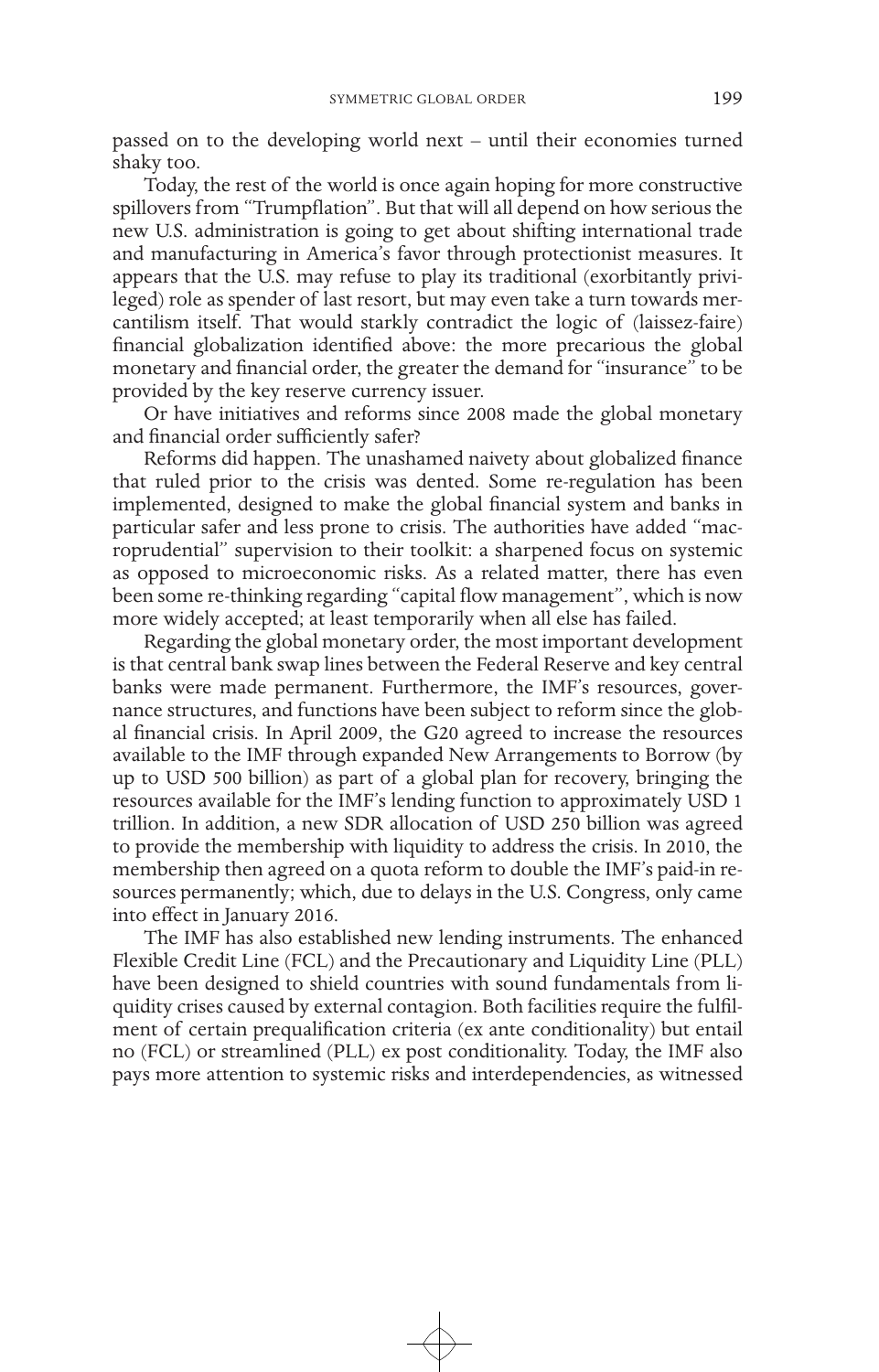by its "Spillover" Reports, for instance. In addition, the IMF plays a supporting role in the G20's "Framework for Strong, Balanced, and Sustainable Growth". The key idea behind establishing this framework in 2010 was to prevent the reemergence of global imbalances.

Yet, overall, the developing world continues to favor self-insurance over the IMF's collective insurance instruments (Gallagher 2014, 2015, Helleiner 2014). In light of China's ongoing challenge to contain renminbi depreciation the country's fast-shrinking foreign exchange reserves no longer seem all that outsized. Meanwhile, the G20 "Framework" is not working either. Global imbalances shrunk only temporarily, but are on the rise again, with the Eurozone generating the biggest surpluses today.

### 6. Concluding Observations: Will Keynes Reign in the Long Run?

A number of observers have compared the euro with the classical gold standard. According to Rodrik's "globalization trilemma hypothesis", submitting to "hyper-globalization" under the "golden straitjacket" wreaks havoc to democratic politics even as national sovereignty is upheld. This would seem to describe the fate of Europe's EMU rather well even as the euro is found to be in certain ways even more constraining than the "barbarous relic". Perhaps the failed euro experiment also teaches us something about globalization.

Chart 1: Rodrik's (2011) "political trilemma of the world economy".



Bretton Woods compromise

Crucially, the troubles at issue here do not only arise under fixed exchange rates, but are similarly pertinent under flexible ones. As "currency wars" made headlines in the aftermath of the GFC the mainstream literature started engaging in a "trilemma versus dilemma" debate (Rey 2013). According to the challenger of conventional wisdom, the "dilemma view", an important reality of financial globalization is that flexible exchange rates do not actually provide national policy autonomy either – as proponents of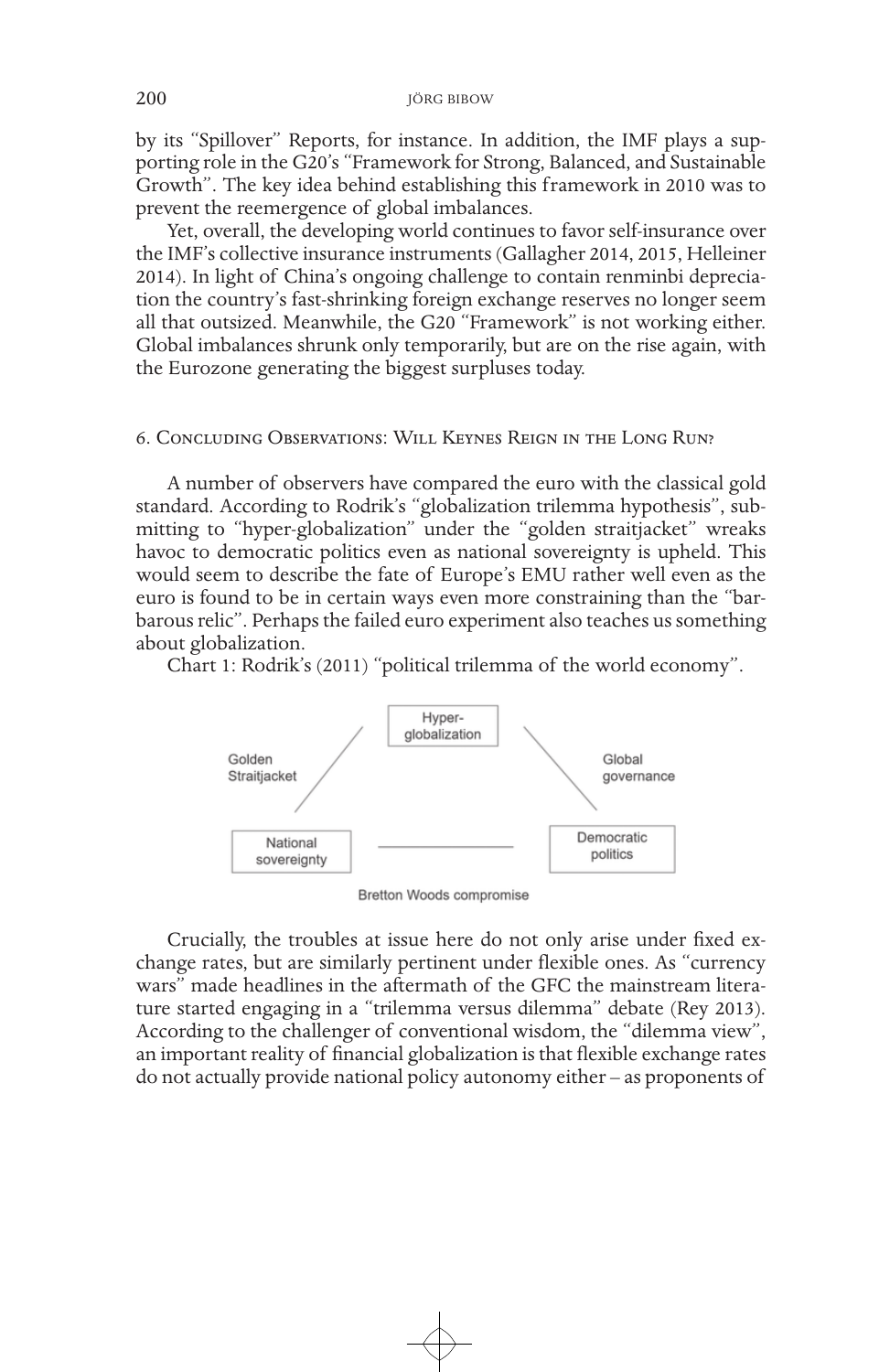the "trilemma view" have always been keen to assert. This is of course no news to the Post-Keynesian literature on currency hierarchies (Belfrage *et al.* 2016, Kaltenbrunner 2016). And it is also why Keynes emphasized the need to curtail financial globalization as part of a global monetary order that provides both some degree of exchange rate stability and sufficient national policy space to prioritize the pursuit of domestic policy objectives; the achievement of which the authorities in sovereign states remain politically accountable to at the national level.

Rodrik (2011) dubbed this solution the "Bretton Woods compromise": countries retain their national sovereignty and can operate democratic politics, but they have to forego the neoliberal ideal of hyper-globalization, especially financial globalization and the constraints it places on national policy space. In this kind of compromise global order countries neither submit to any golden straightjacket nor establish global governance. Today, we know that even Europe has failed to establish workable regional governance to maintain democratic politics in the context of its hyper-regionalization adventure. How likely is it that the global community will succeed doing so anytime soon?

As argued above, the Bretton Woods compromise diverged from Keynes' original proposal (BW0) in significant ways. The United States has been the global monetary hegemon from the days of BW1 until today. Under BW1, apart from transfers, U.S. dollar liquidity was mainly provided through U.S. FDI outflows, meeting the periphery's limited need and willingness to accumulate U.S. dollar reserves. The system broke down when the U.S. failed to provide sufficient restraint. U.S. dollar hegemony got a fresh boost in the 1980, as the neoliberal age of excessive financial globalization and exchange rate volatility took off. As crisis experiences convinced countries to pursue defensive macro policies, raising the demand for U.S. dollar liquidity, this also raised the pressure on the U.S. to offset the resulting deflationary bias through sufficiently lax macro policies. When it was America's turn to experience crisis first-hand the U.S.'s exorbitant privilege showed in the fact that the U.S. was free to apply very aggressive countercyclical macro policies while acting as international LOLR.

Meanwhile, we have seen another wave of capital flows firing up the developing world – before reversing and leaving recessions and instability in its trail. The U.S. and the developing world seem to be taking turns in going through boom-bust cycles while temporarily acting as growth engines, or laggards.

Today, there is growing political resistance in the U.S. itself against laissez-faire globalization and its perceived impact on the U.S. economy. Naturally, dollar overvaluation  $-$  due to its reserve currency status  $-$  exposes the U.S. tradable sector, specifically manufacturing jobs, to extra challenges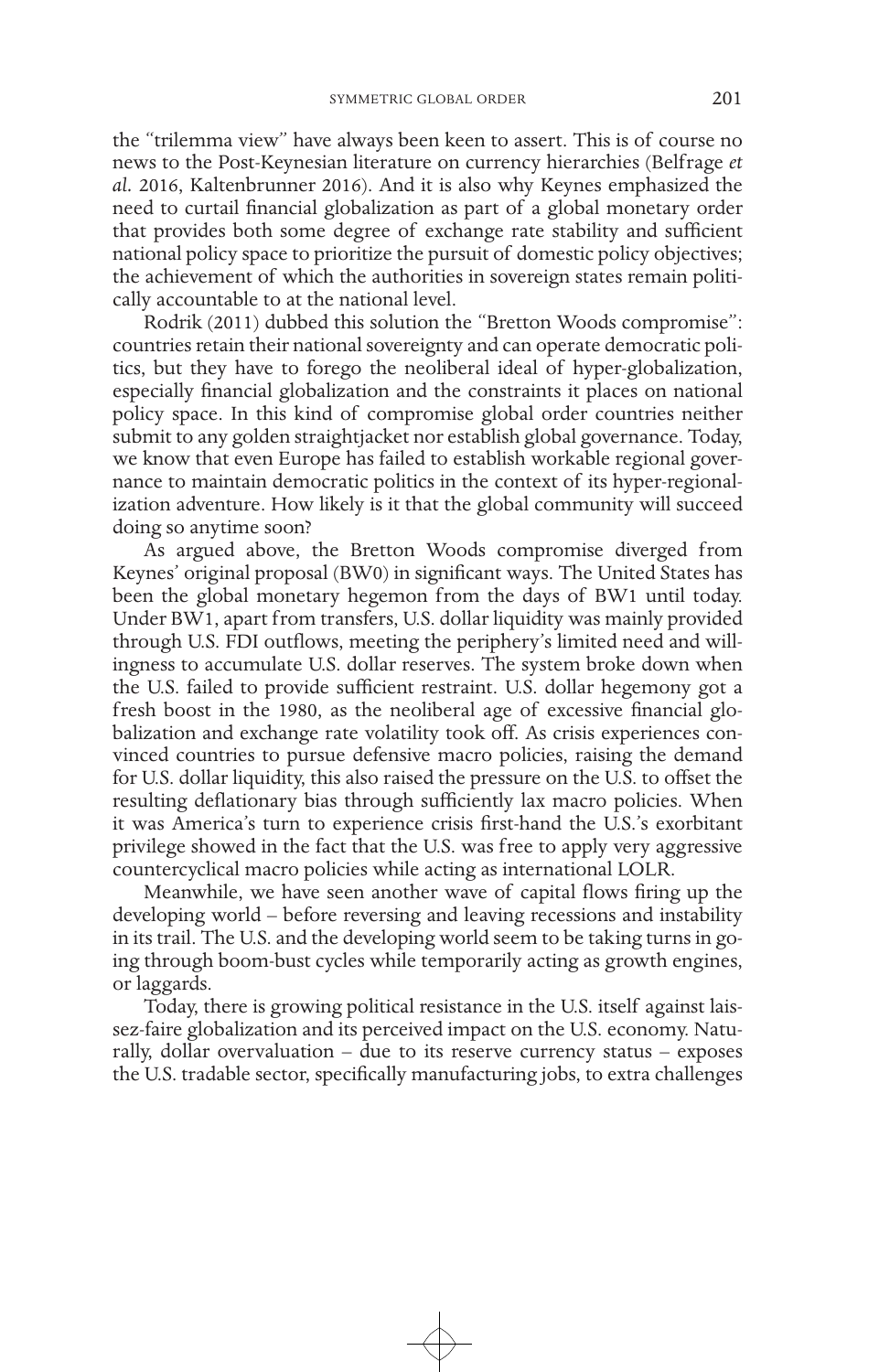from global competition. But this is neither the cause of unemployment nor rise in inequality in the U.S., which reflect domestic policy choices rather than globalization per se. For the other side of the coin is that the reserve currency issuer can over-stimulate domestic demand and expand its nontradable sector accordingly, while notoriously overspending as a nation.

Be that as it may, the U.S. under its new government appears to be unwilling to fulfil the global engine role. Given the U.S.'s shrinking global economic weight it is becoming ever harder for the U.S. to play that role anyway. But it appears the U.S. is even contemplating protectionist measures. If such initiatives proved successful, the reserve currency issuer might even come to act as a drag on global growth. At the same time, it appears U.S. financial policies may revert to the neoliberal deregulation mantra. Most likely, this would, once again, also unleash global forces in the same direction. A world of laissez-faire financial globalization equipped with a reserve currency issuer that shies away from its global responsibilities as global growth engine would only add to the contradictions afflicting the global monetary nonorder.

All along the rationale for financial globalization remains grounded in the mainstream view that the developing world needs to import saving from richer countries to fill its local saving gap. When financial globalization resulted in exactly the opposite constellation this caused some puzzlement among proponents, but no questioning of the underlying loanable funds theory of interest – identified as the central flaw in (neo-)"classical" thought by Keynes 80 years ago.

From Keynes' perspective finance – not saving – is the gatekeeper that allows investment and economic activity to occur, or not. In principle, liquidity can always be produced locally by the national banking system; normally under the guidance of the national authorities (Bibow 2008-9, 2012b, Kregel 2015). The critical question is whether either the direction and/or the aggregate provision of finance may be more or less likely to be determined wisely when fickle foreign forces are allowed to interfere in national economic management. Keynes held strong doubts, the mainstream strong faith in the wisdom of globalized financial markets.

So are the chances improving for Keynes' vision to be realized in the long run?

Global monetary history appears to rhyme, and current times seem to resemble the unstable global order of the interwar period and the 1970s. Meanwhile the global economic balance continues shifting. China (and sometime soon India) is (will be) the rising economic power(s) to reckon with. Between 2005 and 2014 China was cautious in managing a gradual appreciation of its currency; aware of the fate that earlier befell Japan. China has also been cautious in managing its financial account; all too aware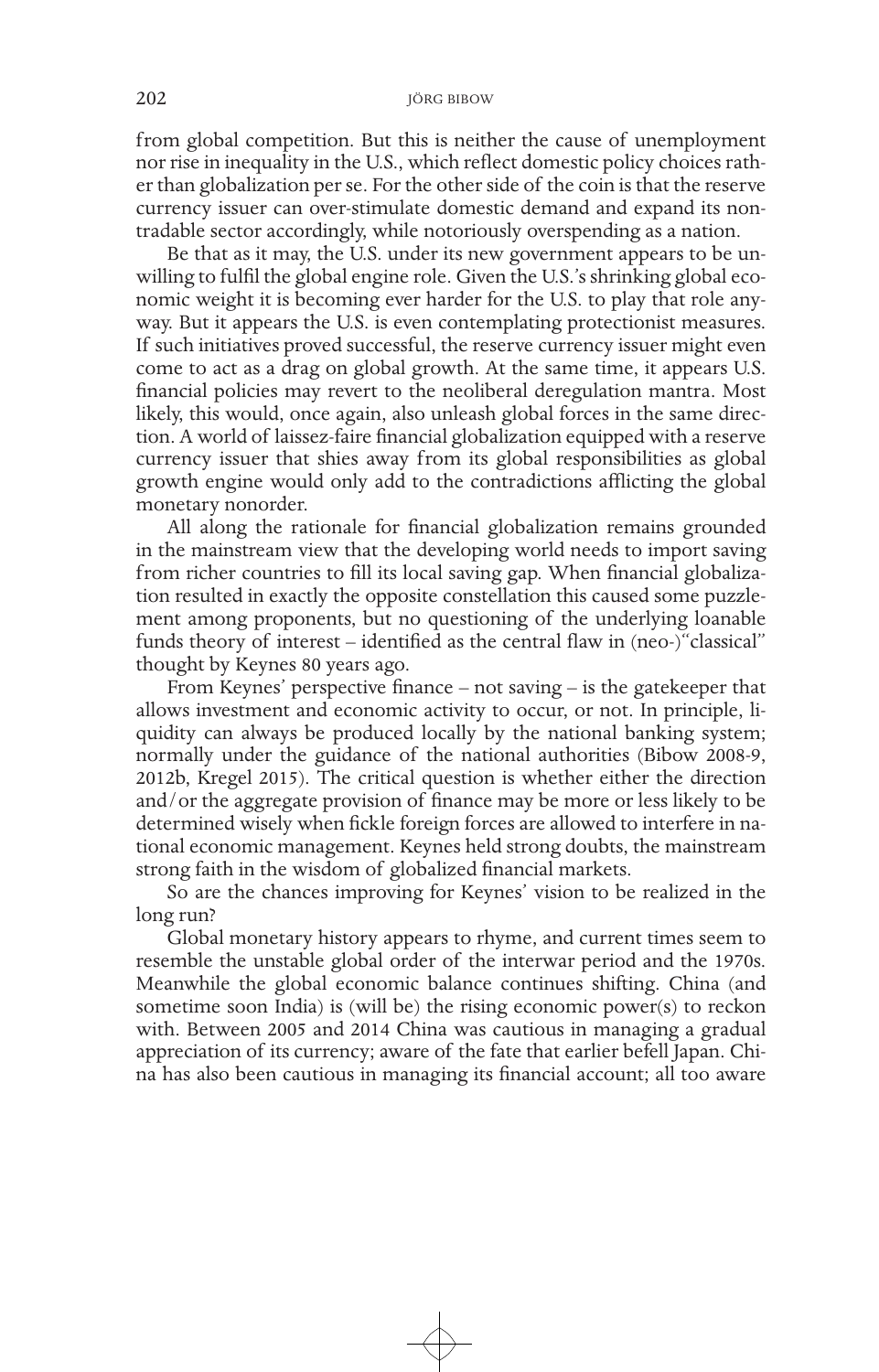of the fate of others that do not. As a side-effect, for the time being, these policies restrict the renminbi's role as reserve currency. Perhaps China only intends to change course once its economy is even more equal (and less vulnerable) globally. In any case, going forward, developments in China, today's global growth engine no. 1, would seem to be the most critical factor.

Unfortunately, the new U.S. government seems to have confrontation rather than cooperation on its mind, viewing China mainly as a rival rather than a potential partner. It took global calamities to prepare the ground for BW1. The road leading today's multipolar world towards a multipolar currency system, one without a singular hegemon, perhaps even BW0, may be a bumpy one.<sup>5</sup>

Perhaps Keynes was overly rational in hoping for a global order without a hegemon. Perhaps Keynes' vision presupposes a (forever) peaceful world – while global monetary hegemony is also (or even primarily) about political/military power. Illusory or visionary? It is telling that Keynes also thought of his BW0 proposal as "a measure of financial disarmament". At the time of the Great Depression, Keynes (1930), the forever-optimist, praised the "Economic Possibilities for our Grandchildren". Today, as the world economy continues struggling for new balance in the aftermath of the Great Recession, with populist sentiments at risk of political capture, it may be worthwhile to recall from Keynes' (1938) "Early Beliefs" that "civilization [is] a thin and precarious crust erected by the personality and the will of a very few, and only maintained by rules and conventions skillfully put across and guilefully preserved."

#### **REFERENCES**

- Acharya V., S. Cecchetti, J. de Gregorio, S. Kalemli-Ozcan, P. Lane and U. Panizza 2015, "Corporate Debt in Emerging Economics: A Threat to Financial Stability?", Centre for International Governance Innovation, September.
- BELFRAGE C., G. DYMSKI, J. JAEGER and A. KALTENBRUNNER 2016, "Currency Internationalization and Currency Hierarchy: The Importance of Being an International Funding Currency", 26<sup>th</sup> Annual Workshop of the PKSG, Greenwich, 10<sup>th</sup> June.
- Bernanke B.S. 2005, "The Global Saving Glut and the U.S. Current Account Deficit", Federal Reserve Board, 10 March.
- Bibow J. 2017, "How Germany's Anti-Keynesianism Has Brought Europe to Its Knees*", Levy Economics Institute Working Paper* No. 886, March.
- 2013, "On the France-German Euro Contradiction and Ultimate Euro Battleground", *Contributions to Political Economy*, 32: 127-149.

<sup>&</sup>lt;sup>5</sup> Following some initiatives at the time of the global crisis (see ZHOU 2009 and UNITED Nations 2009) discussions of the matter have turned mute again.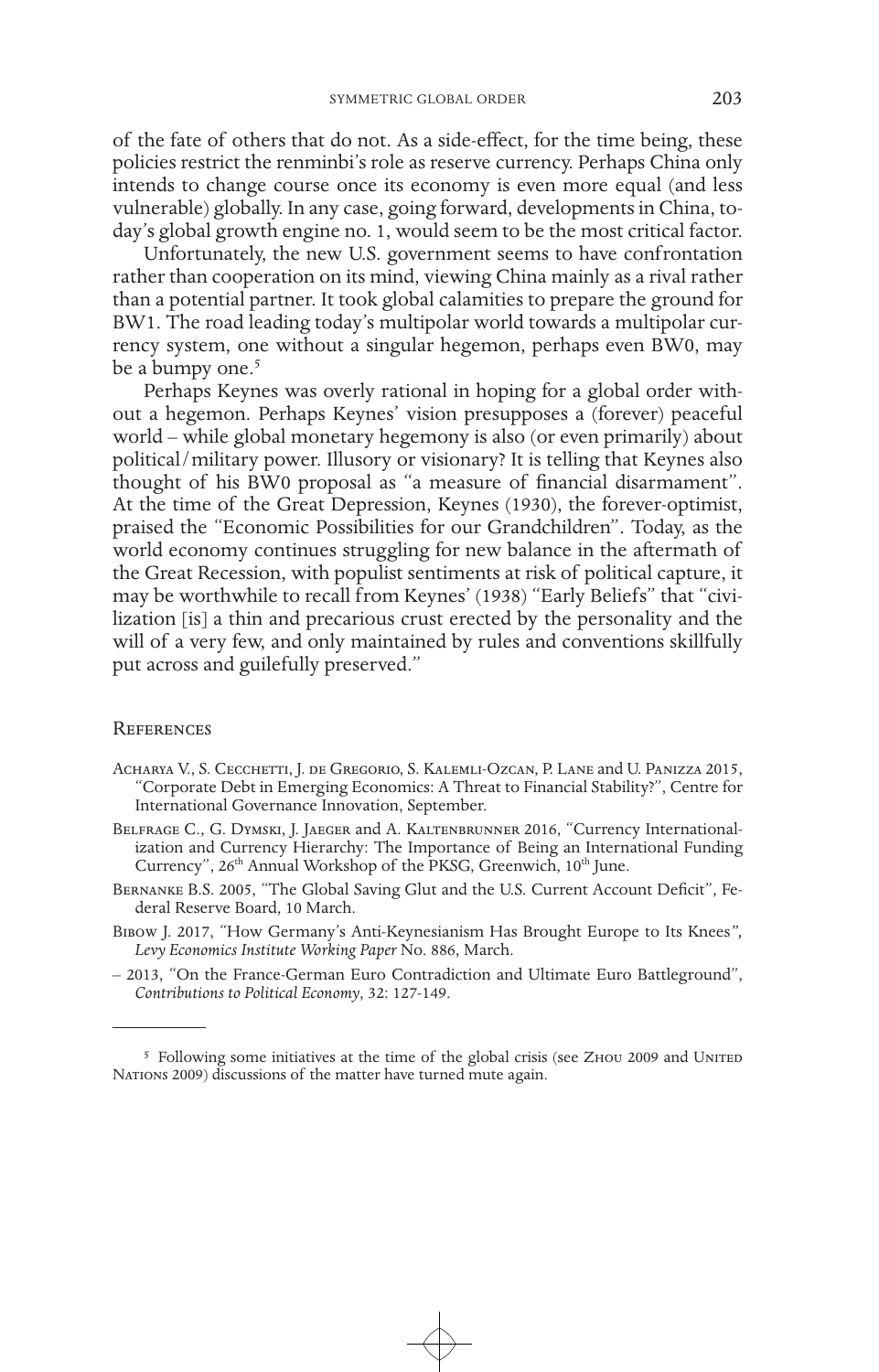- 2012a, "Of Unsustainable Processes and the U.S. Dollar", in D. Papadimitriou and G. Zezza (Eds.), *Contributions in Stock-Flow Modelling: Essays in Honor of Wyne Godley*, Ba- sinstoke: Palgrave Macmillan: 321-348.
- 2012b, "The Case For Capital Account Management in Emerging Market Economies: the Experiences of the BRICs", *European Journal of Economics and Economic Policies: In- tervention*, 9 (1): 57-90.
- 2010a, "Bretton Woods 2 Is Dead, Long Live Bretton Woods 3?", *Levy Economics Institute Working Paper* No. 597.
- 2010b, "Global Imbalances, the US Dollar, and How the Crisis at the Core of Global Finance Spread to 'Self-Insuring' Emerging Market Economies"*, European Journal of Economics and Economic Policies: Intervention*, 7 (2): 325-359.
- 2010c, "How to Sustain the Chinese Economic Miracle? The Risk of Unraveling the Global Rebalancing", *The Chinese Economy*, 45 (1): 46-73.
- 2009, *Keynes on Monetary Policy, Finance and Uncertainty: Liquidity Preference Theory and the Global Financial Crisis*, London: Routledge.
- 2008-2009, "Insuring Against Private Capital Flows: Is It Worth the Premium? What Are the Alternatives?", *International Journal of Political Economy*, 37 (4): 5-30.
- 2008, "The International Monetary (Non) Order and the 'Global Capital Flows Paradox'", in E. Hein, P. Spahn, T. Niechoj, A. Truger (Eds.), *Finance-Led Capitalism? Macroeconomic Effects of Changes in the Financial Sector*, Marburg: Metropolis-Verlag: 219-248.
- Borio C., H.K. James, and H.S. Shin 2014, "The International Monetary and Financial System: A Capital Account Historical Perspective", *BIS Working Paper* No. 457, August.
- Caballero J., U. Panizza and A. Powell 2016, "Foreign Currency Corporate Debt in Emerging Economies: Where Are the Risks?", voxeu, 5 February.
- 2015, "The Second Wave of Global Liquidity: Why are Firms acting like Financial Intermediaries?", *CEPR Working Paper* No. 10926, November.
- Domanski D., E. Kohlscheen and R. Moreno 2016, "Foreign Exchange Market Intervention in EMEs: What Has Changed?", *BIS Quarterly Review*, September: 65-79.
- Dooley M.P., D. Folkerts-Landau and P.M. Garber 2009, "Bretton Woods II Still Defines the International Monetary System", *NBER WP* No. 14731.
- 2008, "Will Subprime Be a Twin Crisis for the United States?", *NBER WP* No. 13978.
- 2003, "An Essay on the Revived Bretton Woods System", *NBER WP* No. 9971.
- Dornbusch R. 1998, "Capital Controls: An Idea Whose Time Is Past", in S. Fischer, R.N. Cooper, R. Dornbusch, P.M. Garber, C. Massad, J.J. Popak, D. Rodrik and S.S Tarapore, *Should the IMF Pursue Capital-Account Convertibility?*, Essays in International Finance No. 207, Princeton: NJ, Princeton University: 20-27.
- Eichengreen B. 2011, *Exorbitant Privilege The Rise and Fall of the Dollar and the Future of the International Monetary System*, Oxford and New York: OUP.
- Fischer S. 1997, "Capital-Account Liberalization and the Role of the IMF", IMF Seminar "Asia and the IMF", 19 September, International Monetary Fund.
- Frankel J. 2006, "Could the Twin Deficits Jeopardize U.S. Hegemony?", *Journal of Policy Modeling*, 28: 653-663.
- Gallagher K. 2014, *Ruling Capital: Emerging Markets and the Re-regulation of Cross-Border Finance*, Cornell University Press, Ithaca, NY.
- 2015, "Contesting the Governance of Capital Flows at the IMF", *Governance*, 28 (2): 185-198.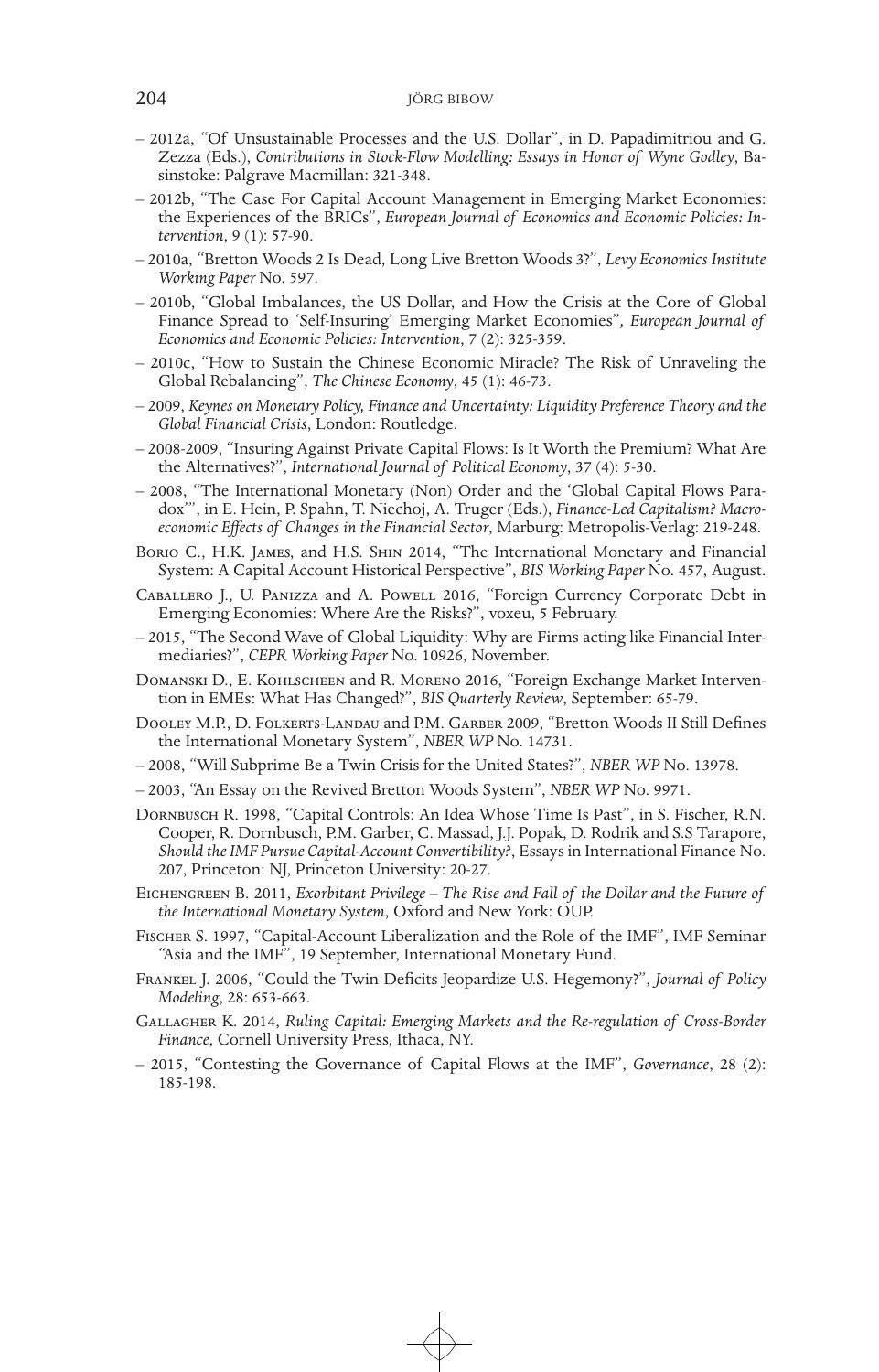- Gourinchas P.O. and H. Rey 2005, "From World Banker to World Venture Capitalist: U.S. External Adjustment and the Exorbitant Privilege"*, NBER Working Paper* No. 11563.
- Helleiner E. 2014, *The Status Quo Crisis: Global Financial Governance after the 2008 Meltdown*, Oxford: Oxford University Press.
- IMF 2015, Vulnerabilities, Legacies, and Policy, Global Financial Stability Report, IMF, October.
- Isard P. 2005, *Globalization and the International Financial System What's Wrong and What Can Be Done?*, Cambridge: Cambridge University Press.
- KALTENBRUNNER A. 2016, "A Post Keynesian Framework of Exchange Rate Determination: A Minskyan Approach", *Journal of Post Keynesian Economics*, 38 (3), 426-448.
- Kaltenbrunner A. and J.P. Painceira, 2015, "Developing Countries' Changing Nature of Financial Integration and New Forms of External Vulnerability: The Brazilian Experience", *Cambridge Journal of Economics*, 39 (5): 1281-1306.
- Keynes J.M. 1971-1986, *The Collected Writings of John Maynard Keynes*, ed. by D.E. Moggridge, London: Macmillan:

vol. 4. *A Tact on Monetary Reform* [1923], 1971.

vols. 5 and 6. *A Treatise on Money* [1930a], 1971.

- vol. 7. "The General Theory of Employment, Interest and Money" [1936], 1971.
- vol. 9. *The Economic Possibilities of Our Grandchildren* [1930b], 1972.

vol. 9. *My Early Beliefs* [1938], 1972.

- vol. 9. "The Means to Prosperity", *The Times* [1933a], 1972: 335-366.
- vol. 21. "National Self-Sufficiency, The New Statesman and Nation" [1933b], 1982: 233-246.

vol. 25. "Plan for an International Currency (or Cearling) Union, 25 Man" [1942], 1980: 108-139.

vol. 26. "The Objective of International Price Stability", *Economic Journal* [1943a], 1980: 30-33.

vol. 26. "Letter to Benjamin Graham", 31 Dec. [1943b], 1980: 36-38.

- KREGEL J. 2015, Emerging Markets and the International Financial Architecture: A Blueprint for Reform, *Levy Economics Institute Working Paper* No. 833.
- McCauley R.N., P. McGuire and V. Sushko 2015, "Dollar Credit to Emerging Market Economies", *BIS Quarterly Review*, December: 27-41.
- Moggridge D.E. 1992, *Maynard Keynes: An Economist's Biography*, London and New York: Routledge.
- Monnet E. and D. Puy 2016, "Foreign Reserves and International Adjustments under the Bretton Woods System: A Reappraisal", Draft Paper for the 2016 AEA Meeting.
- Rey H. 2013, "Dilemma not Trilemma: The Global Financial Cycle and Monetary Policy Independence", *NBER Working Paper Series* No. 21162.
- Rodrik D. 2011, *The Globalization Paradox: Democracy and the Future of the World Economy*, New York and London: Norton.
- Roubini N. and B. Setser 2005, "Will the Bretton Woods 2 Regime Unravel Soon? The Risk of a Hard Landing in 2005-2006", Mimeo, New York University.
- Shin, H.S. 2012, "Global Banking Glut and Loan Risk Premium", *IMF Economic Review*, 60 (2): 155-192.